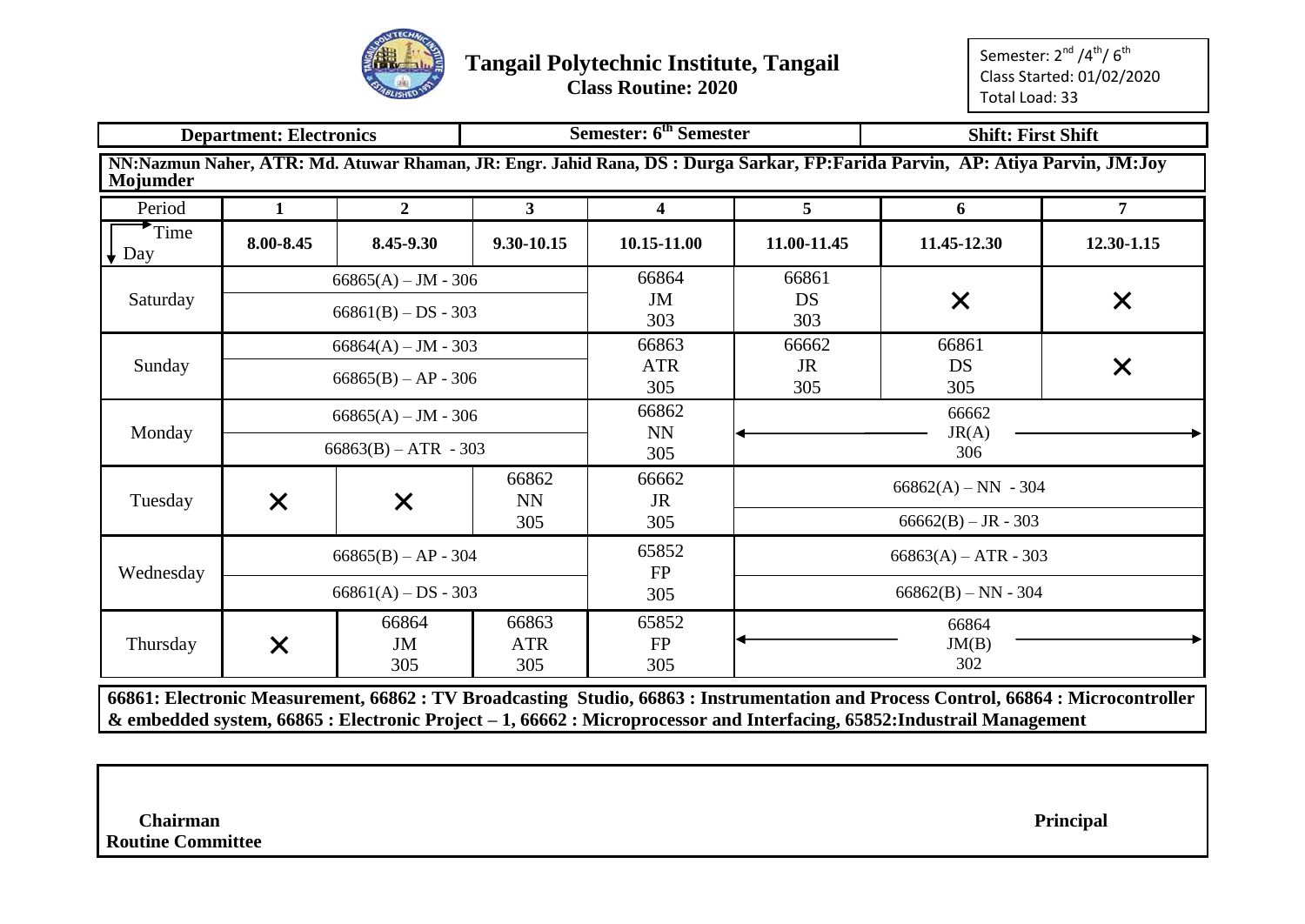

|                                         | <b>Department: Electronics</b> |                                                 |                           | Semester: 6 <sup>th</sup> Semester |                            |                                                                                                                    | <b>Shift: Second Shift</b> |  |  |  |  |
|-----------------------------------------|--------------------------------|-------------------------------------------------|---------------------------|------------------------------------|----------------------------|--------------------------------------------------------------------------------------------------------------------|----------------------------|--|--|--|--|
|                                         |                                |                                                 |                           |                                    |                            | NN:Nazmun Naher, ATR:Md. Atuwar Rhaman, JR: Engr. Jahid Rana ,DS: Durga Sarkar, FP: Farida Parvin, JM:Joy Mojumder |                            |  |  |  |  |
| Period                                  | 1                              | 2                                               | 3 <sup>1</sup>            | 4                                  | 5                          | 6                                                                                                                  | 7                          |  |  |  |  |
| $\overline{\triangleright}$ Time<br>Day | $1.30 - 2.15$                  | 2.15-3.00                                       | 3.00-3.45                 | 3.45-4.30                          | 4.30-5.15                  | 5.15-6.00                                                                                                          | $6.00 - 6.45$              |  |  |  |  |
| Saturday                                |                                | $66865(A) - JM - 306$<br>$66862(B) - NN - 304$  |                           | 66662<br><b>JR</b><br>305          | 66861<br>DS<br>305         | 66864<br>JM<br>305                                                                                                 | X                          |  |  |  |  |
| Sunday                                  |                                | $66662(B) - JR - 304$<br>$66863(A) - ATR - 303$ |                           | 66662<br><b>JR</b><br>305          |                            |                                                                                                                    |                            |  |  |  |  |
| Monday                                  |                                | $66865(A) - JM - 306$<br>$66861(B) - DS - 303$  |                           | 65852<br>FP                        |                            | $66865(B) - JM - 303$<br>$66862(A) - NN - 304$                                                                     |                            |  |  |  |  |
| Tuesday                                 |                                | $66662(A) - JR - 306$<br>$66863(B) - ATR - 303$ |                           | 305<br>66864<br>JM<br>305          | 66863<br><b>ATR</b><br>305 | 66862<br><b>NN</b><br>305                                                                                          |                            |  |  |  |  |
| Wednesday                               | $\bm{\mathsf{X}}$              | 66862<br><b>NN</b><br>305                       | 65852<br><b>FP</b><br>305 | 66863<br><b>ATR</b><br>305         | 66864<br>JM(B)<br>303      |                                                                                                                    |                            |  |  |  |  |
| Thursday                                |                                | $66865(B) - JM - 306$<br>$66861(A) - DS - 303$  |                           | 66861<br>DS<br>306                 | X                          | X                                                                                                                  |                            |  |  |  |  |

**66861: Electronic Measurement ,66862 : TV Broadcasting Studio ,66863 : Instrumentation and Process Control ,66864 : Microcontroller & embedded system, 66865 : Electronic Project – 1,66662 : Microprocessor and Interfacing , 65852:Industrail Management**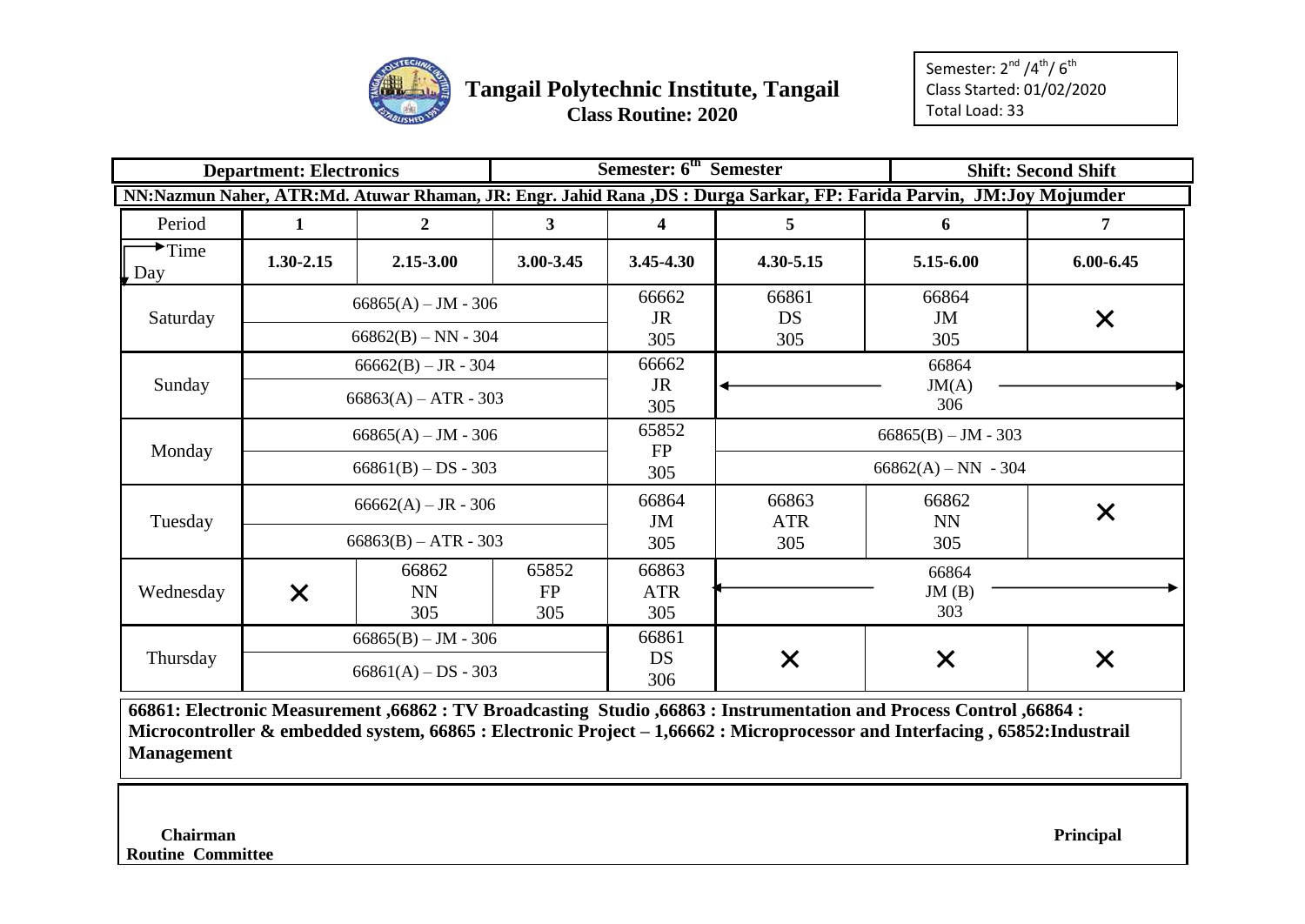

**Class Routine: 2020**

Semester: 2<sup>nd</sup> /4<sup>th</sup>/ 6<sup>th</sup> Class Started: 01/02/2020 Total Load: 33

|                  | <b>Department: Electronics</b>                                      |                                                |                           | <b>Semester: 4th Semester</b>                      |                                                |                           | <b>Shift: First Shift</b>                                                                                               |  |
|------------------|---------------------------------------------------------------------|------------------------------------------------|---------------------------|----------------------------------------------------|------------------------------------------------|---------------------------|-------------------------------------------------------------------------------------------------------------------------|--|
|                  |                                                                     |                                                |                           |                                                    |                                                |                           | AK:Anayet Karim, KZ:Kamruzzaman, NN:Nazmun Naher,SK:Sharifa Khatun, MK:Mostafa Kamal, AU:Alfaj Uddin,SI: Shariful Islam |  |
| Period           | $\mathbf{1}$                                                        | $\overline{2}$                                 | $\mathbf{3}$              | 4                                                  | 5                                              | 6                         | 7                                                                                                                       |  |
| Time<br>Day<br>⊮ | 8.00-8.45                                                           | 8.45-9.30                                      | 9.30-10.15                | 10.15-11.00                                        | 11.00-11.45                                    | 11.45-12.30               | 12.30-1.15                                                                                                              |  |
|                  |                                                                     | $66844(A) - AK - 304$                          |                           | 66743<br>AU                                        | 66631<br><b>SI</b>                             |                           |                                                                                                                         |  |
| Saturday         |                                                                     | $66631(B) - SI - 307$                          |                           | 302                                                | 302                                            | $\times$                  | $\bm{\mathsf{X}}$                                                                                                       |  |
| Sunday           | 66841<br>MK<br>305                                                  | 66842<br><b>NN</b><br>305                      | 65841<br><b>SK</b><br>305 |                                                    | $66842(A) - NN - 306$<br>$66743(B) - AU - 114$ | X                         |                                                                                                                         |  |
| Monday           | 66743<br>AU                                                         | 66842<br><b>NN</b>                             | 66841<br><b>MK</b>        |                                                    | $66841(A) - MK - 302$<br>$66845(B) - KZ - 303$ | X                         |                                                                                                                         |  |
| Tuesday          | 302<br>302<br>302<br>$66841(B) - MK - 302$<br>$66845(A) - KZ - 303$ |                                                |                           | 66631<br><b>SI</b><br>302                          | 66845<br>KZ<br>302                             | 65841<br><b>SK</b><br>302 | $\bm{\times}$                                                                                                           |  |
| Wednesday        |                                                                     | $66842(B) - NN - 306$<br>$66743(A) - AU - 114$ |                           |                                                    |                                                | X                         |                                                                                                                         |  |
| Thursday         | 66845<br>KZ<br>302                                                  | 66841<br><b>MK</b><br>302                      | 66842<br><b>NN</b><br>302 | 302<br>66743<br>66631<br>AU<br>SI(A)<br>307<br>302 |                                                |                           |                                                                                                                         |  |

**66841: Networks, Filters & Transmission Lines,66842: Principals of Digital Electronics,66743:Electrical Circuits & Machine, 66844:Electronic Servicing – 1,66845: Industrial Electronics,66631:Programming Essentials,65841:Business Organization & Communication**

*Principal* **Principal Routine Committee**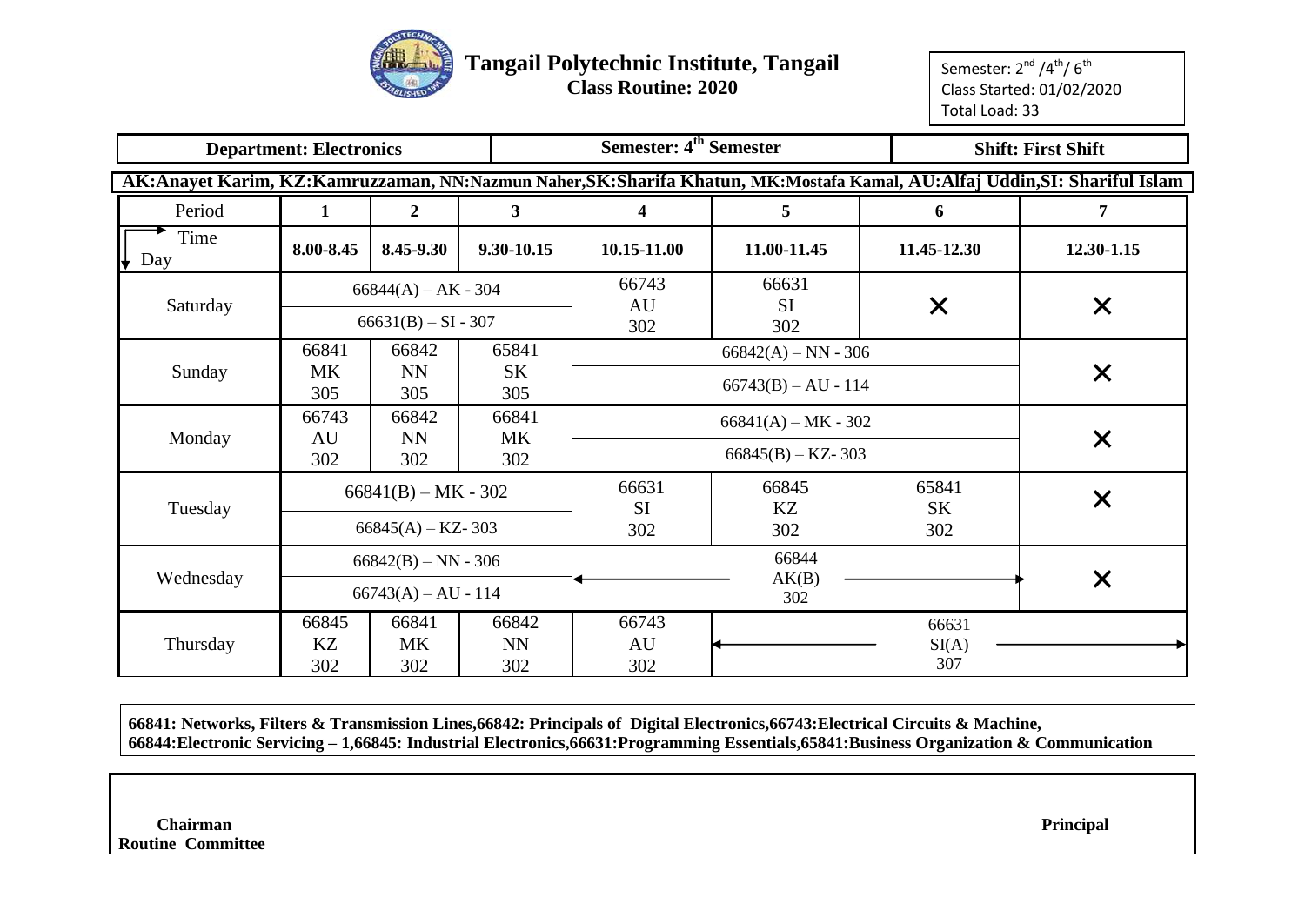

Semester: 2<sup>nd</sup> /4<sup>th</sup>/ 6<sup>th</sup> Class Started: 01/02/2020 Total Load: 33

|             | <b>Department: Electronics</b> |                       |                    | Semester: 4 <sup>th</sup> Semester |                       |                       | <b>Shift: Second Shift</b>                                                                                             |
|-------------|--------------------------------|-----------------------|--------------------|------------------------------------|-----------------------|-----------------------|------------------------------------------------------------------------------------------------------------------------|
|             |                                |                       |                    |                                    |                       |                       | AK:Anayet Karim, KZ:Kamruzzaman, NN:Nazmun Naher,SK:Sharifa Khatun, MK:Mostafa Kamal, AU:Alfaj Uddin,SI:Shariful Islam |
| Period      | 1                              | $\overline{2}$        | 3 <sup>1</sup>     | $\overline{\mathbf{4}}$            | 5                     | 6                     | $\overline{7}$                                                                                                         |
| Time<br>Day | 1.30-2.15                      | 2.15-3.00             | 3.00-3.45          | $3.45 - 4.30$                      | 4.30-5.15             | 5.15-6.00             | $6.00 - 6.45$                                                                                                          |
|             |                                | 66743                 | 66631              | 66842                              |                       | $66845(A) - KZ - 303$ |                                                                                                                        |
| Saturday    | $\times$                       | AU<br>302             | <b>SI</b><br>302   | <b>NN</b><br>302                   |                       | $66844(B) - AK - 302$ |                                                                                                                        |
|             |                                | $66842(A) - NN - 306$ |                    | 66743                              | 65841                 |                       |                                                                                                                        |
| Sunday      |                                | $66841(B) - MK - 302$ |                    | AU<br>302                          | <b>SK</b><br>302      | X                     | X                                                                                                                      |
|             | 66743                          | 66845                 | 66842              |                                    | $66631(A) - SI - 310$ |                       |                                                                                                                        |
| Monday      | AU<br>305                      | KZ<br>305             | <b>NN</b><br>305   |                                    | $66743(B) - AU - 208$ |                       | X                                                                                                                      |
| Tuesday     |                                | 66842<br><b>NN</b>    | 66841<br><b>MK</b> |                                    | $66845(B) - KZ - 303$ |                       | X                                                                                                                      |
|             | $\bm{\mathsf{X}}$              | 302                   | 302                |                                    | $66743(A) - AU - 114$ |                       |                                                                                                                        |
|             |                                | 66845                 | 66631              | 66841                              |                       | $66842(B) - NN - 306$ |                                                                                                                        |
| Wednesday   | $\bm{\mathsf{X}}$              | KZ<br>303             | <b>SI</b><br>303   | <b>MK</b><br>303                   |                       | $66844(A) - AK - 302$ |                                                                                                                        |
|             | 66841                          |                       | 65841              |                                    |                       | $66631(B) - SI - 307$ |                                                                                                                        |
| Thursday    | $\bm{\times}$                  | MK<br>305             | <b>SK</b><br>305   |                                    | $66841(A) - MK - 303$ |                       | Х                                                                                                                      |

**66841: Networks, Filters & Transmission Lines, 66842: Principals of Digital Electronics, 66743:Electrical Circuits & Machine, 66844:Electronic Servicing – 1, 66845: Industrial Electronics, 66631:Programming Essentials, 65841:Business Organization & Communication**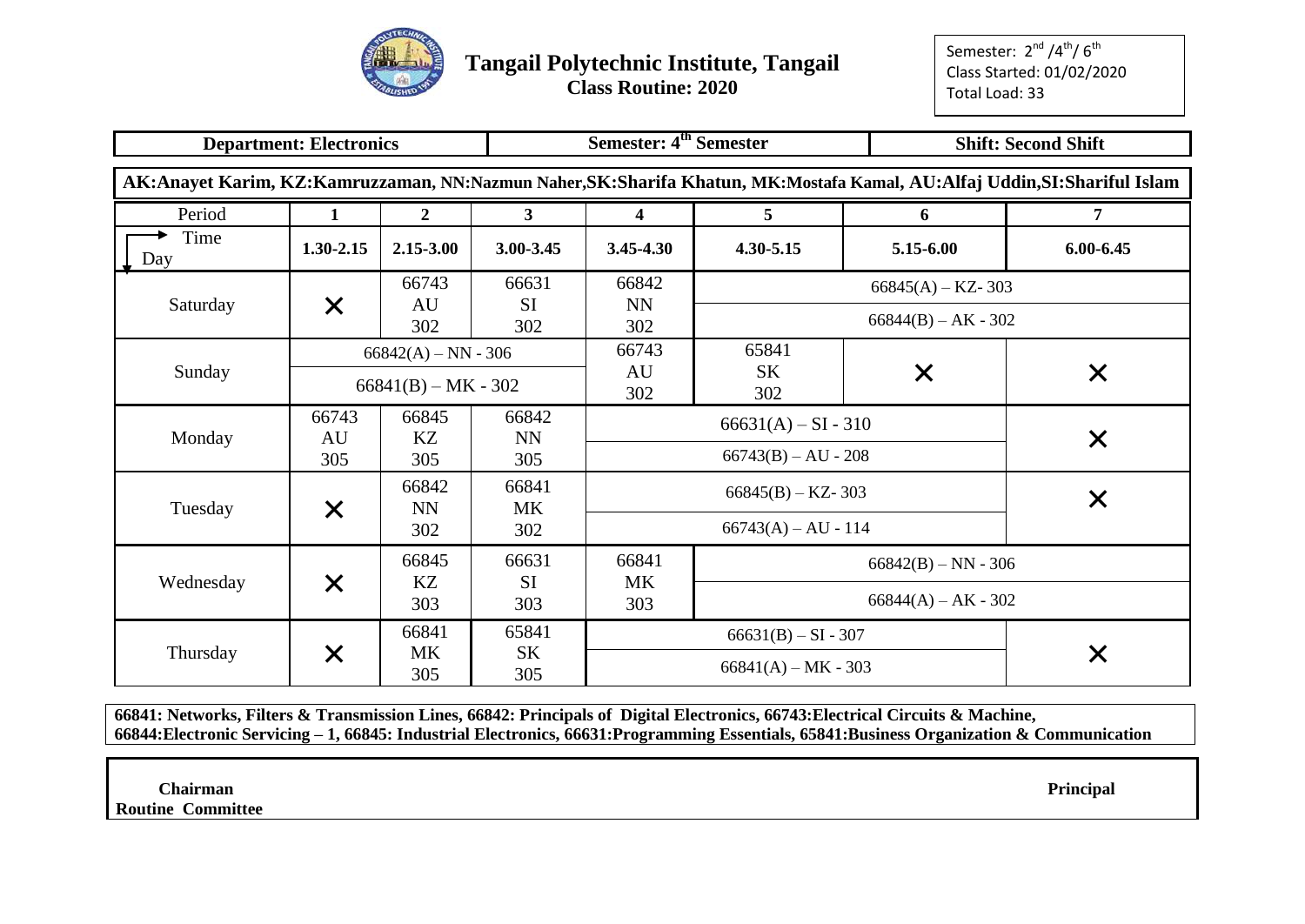

**Class Routine: 2020**

Semester: 2<sup>nd</sup> /4<sup>th</sup>/ 6<sup>th</sup> Class Started: 01/02/2020 Total Load: 32

|                                   |                                                                                                                                                                                               |                                                 |                                                |                           | <b>Shift: First Shift</b>  |                                                |            |  |  |  |  |  |  |  |  |
|-----------------------------------|-----------------------------------------------------------------------------------------------------------------------------------------------------------------------------------------------|-------------------------------------------------|------------------------------------------------|---------------------------|----------------------------|------------------------------------------------|------------|--|--|--|--|--|--|--|--|
|                                   | JR : Engr. Jahid Rana, AY:Abu Yusuf, AS:Anamika Saha, SM: Sabnum Mostari, Nsk:Nasrin Khanam, HA: Hasnna Akter<br>7<br>Period<br>$\overline{\mathbf{3}}$<br>$\overline{2}$<br>5<br>1<br>6<br>4 |                                                 |                                                |                           |                            |                                                |            |  |  |  |  |  |  |  |  |
|                                   |                                                                                                                                                                                               |                                                 |                                                |                           |                            |                                                |            |  |  |  |  |  |  |  |  |
| $\blacktriangleright$ Time<br>Day | 8.00-8.45                                                                                                                                                                                     | 8.45-9.30                                       | 9.30-10.15                                     | 10.15-11.00               | 11.00-11.45                | 11.45-12.30                                    | 12.30-1.15 |  |  |  |  |  |  |  |  |
| <b>Saturday</b>                   |                                                                                                                                                                                               | 65912<br>NsK<br>302                             | 65711<br>AS<br>302                             |                           | 66611<br>HA(B)<br>123      |                                                | $\times$   |  |  |  |  |  |  |  |  |
| <b>Sunday</b>                     | $\times$                                                                                                                                                                                      | $66611(A) - HA - 123$<br>$65912(B) - NsK - 408$ |                                                |                           |                            |                                                |            |  |  |  |  |  |  |  |  |
| <b>Monday</b>                     | $\times$                                                                                                                                                                                      | X                                               | 66821<br><b>JR</b><br>305                      | 65711<br>AS<br>306        |                            | 65912<br>NsK(A)<br>408                         |            |  |  |  |  |  |  |  |  |
| <b>Tuesday</b>                    |                                                                                                                                                                                               | 65711<br>$AS(A+B)$<br>407                       |                                                | 65712<br><b>SM</b><br>407 | 65912<br><b>NsK</b><br>305 | 65921<br>AY<br>305                             | X          |  |  |  |  |  |  |  |  |
| Wednesday                         | 65912<br>NsK<br>305                                                                                                                                                                           | 65921<br>AY<br>305                              | 65711<br>AS<br>305                             | 66821<br><b>JR</b><br>303 |                            | $66821(A) - JR - 306$<br>$66611(B) - HA - 123$ |            |  |  |  |  |  |  |  |  |
| <b>Thursday</b>                   | $\times$                                                                                                                                                                                      |                                                 | $66611(A) - HA - 123$<br>$66821(B) - JR - 306$ |                           |                            | 65921<br>65712<br>AY<br>SM<br>305<br>305       |            |  |  |  |  |  |  |  |  |

**66821:Electronic Devices and Circuits,66611:Computer Application, 65912:Physics- 1,65921:Mathmatics-2, 65711:Bangla, 65712: English**

 **Chairman Principal**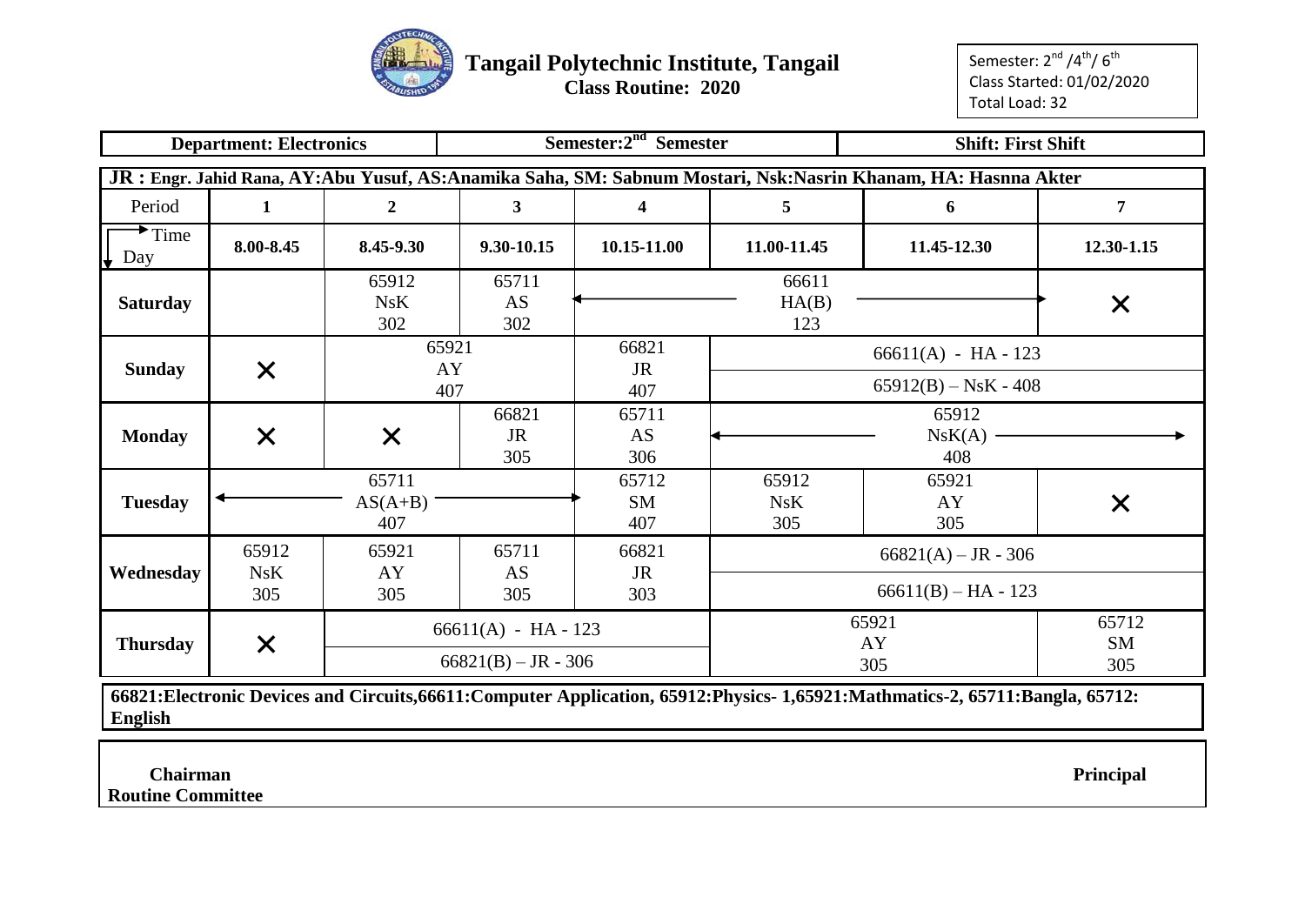

 **Class Routine: 2020**

Semester: 2<sup>nd</sup> /4<sup>th</sup>/ 6<sup>th</sup> Class Started: 01/02/2020 Total Load: 32

|                  | <b>Department: Electronics</b> |                           |                    |                           | Semester: 2 <sup>nd</sup> Semester |                                                                                                                  | <b>Shift: Second Shift</b>                                                                                                           |
|------------------|--------------------------------|---------------------------|--------------------|---------------------------|------------------------------------|------------------------------------------------------------------------------------------------------------------|--------------------------------------------------------------------------------------------------------------------------------------|
|                  |                                |                           |                    |                           |                                    | JR : Engr. Jahid Rana, AY: Abu Yousuf, SM: Sabnum Mostari AS: Anamika Saha, Nsk: Nasrin Khanam, HA: Hasnna Akter |                                                                                                                                      |
| Period           | 1                              | $\overline{2}$            | $\mathbf{3}$       | $\overline{\mathbf{4}}$   | 5                                  | 6                                                                                                                | 7                                                                                                                                    |
| Time<br>Day<br>↓ | 1.30-2.15                      | 2.15-3.00                 | 3.00-3.45          | $3.45 - 4.30$             | 4.30-5.15                          | 5.15-6.00                                                                                                        | 6.00-6.45                                                                                                                            |
|                  |                                | 66821<br><b>JR</b>        | 65921<br>AY        |                           |                                    | $65912(A) - NsK - 408$                                                                                           |                                                                                                                                      |
| Saturday         | X                              | 303                       | 303                |                           |                                    | $66611(B) - HA - 312$                                                                                            |                                                                                                                                      |
| Sunday           | X                              |                           | 65921<br>AY<br>305 | 65912<br>NsK<br>304       | 66821<br><b>JR</b><br>304          | 65711<br>AS<br>304                                                                                               | $\times$                                                                                                                             |
| Monday           |                                | 66821<br>$JR(B)$ -<br>304 |                    | 65921<br>AY<br>302        | 65912<br>NsK<br>302                | 65711<br>AS<br>302                                                                                               | $\times$                                                                                                                             |
| Tuesday          |                                | 65711<br>$AS(A+B)$<br>305 |                    | 66821<br><b>JR</b><br>302 | 65712<br><b>SM</b><br>302          | 65921<br>AY<br>302                                                                                               | $\bm{\mathsf{X}}$                                                                                                                    |
|                  |                                | $66821(A) - JR - 304$     |                    | 65711                     |                                    | $66611(A) - HA - 307$                                                                                            |                                                                                                                                      |
| Wednesday        |                                | $66611(B) - HA - 307$     |                    | AS<br>302                 |                                    | $65912(B) - NsK - 408$                                                                                           |                                                                                                                                      |
| Thursday         |                                | 66611<br>HA(A)<br>312     |                    | 65712<br>SM<br>302        | 65912<br>NsK<br>306                | $\times$                                                                                                         | $\times$                                                                                                                             |
|                  |                                |                           |                    |                           |                                    |                                                                                                                  | 66821:Electronic Devices and Circuits, 66611:Computer Application, 65912:Physics-1, 65921:Mathmatics-2, 65711:Bangla, 65712: English |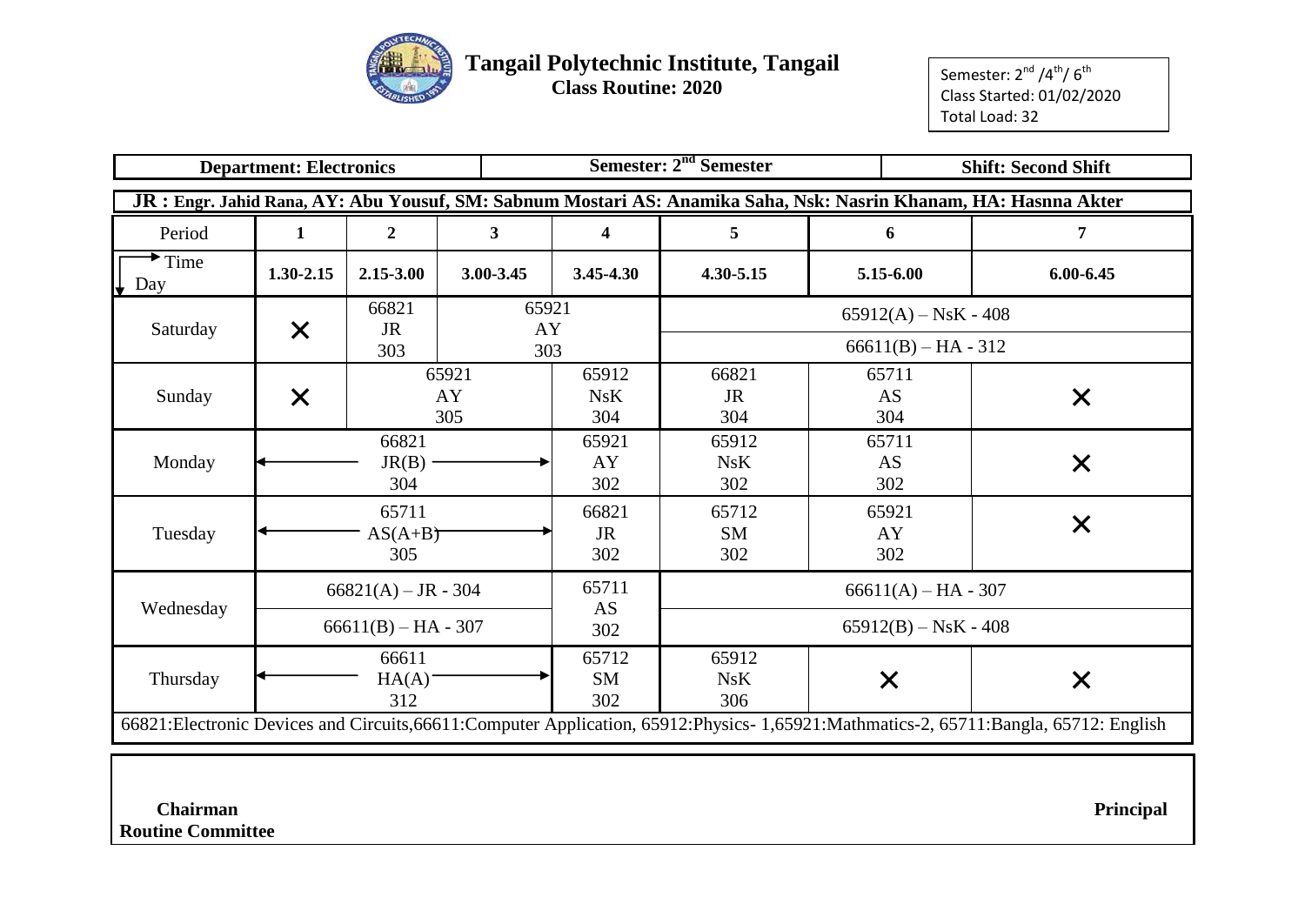

Semester: 2<sup>nd</sup> /4<sup>th</sup>/ 6<sup>th</sup> Class Started: 01/02/2020 Total Load: 6+6=12

|                                             |                  |                              | <b>Department: Electronics</b> |                         |                          | Teacher's Name: Engr. Anayet Karim (AK) |                |                  |                  |                  |                  |                         | <b>Designation: Instructor And HOD</b> |                          |                  |
|---------------------------------------------|------------------|------------------------------|--------------------------------|-------------------------|--------------------------|-----------------------------------------|----------------|------------------|------------------|------------------|------------------|-------------------------|----------------------------------------|--------------------------|------------------|
|                                             |                  |                              |                                |                         |                          |                                         |                |                  |                  |                  |                  |                         |                                        |                          |                  |
| <b>Period</b>                               | $\mathbf{1}$     | $\boldsymbol{2}$             | $\mathbf{3}$                   | $\overline{\mathbf{4}}$ | $5\overline{)}$          | 6                                       | $\overline{7}$ |                  | $\mathbf{1}$     | $\overline{2}$   | 3 <sup>1</sup>   | $\overline{\mathbf{4}}$ | 5                                      | 6                        | $\overline{7}$   |
| $\blacktriangleright$ Time<br>⋫<br>Day      | $8.00 -$<br>8.45 | $8.45 -$<br>9.30             | $9.30 -$<br>10.15              | $10.15 -$<br>11.00      | 11.00-<br>11.45          | 11.45-<br>12.30                         | 12.30-<br>1.15 |                  | $1.30 -$<br>2.15 | $2.15 -$<br>3.00 | $3.00 -$<br>3.45 | $3.45 -$<br>4.30        | $4.30 -$<br>5.15                       | $5.15 -$<br>6.00         | $6.00 -$<br>6.45 |
| <b>Saturday</b>                             |                  | 66844<br>$4/ENT(A)$ -<br>304 |                                |                         |                          |                                         |                |                  |                  |                  |                  |                         |                                        | 66844<br>4/ENT(B)<br>302 |                  |
| <b>Sunday</b>                               |                  |                              |                                |                         |                          |                                         |                |                  |                  |                  |                  |                         |                                        |                          |                  |
| <b>Monday</b>                               |                  |                              |                                |                         |                          |                                         |                | B<br>$\mathbf R$ |                  |                  |                  |                         |                                        |                          |                  |
| <b>Tuesday</b>                              |                  |                              |                                |                         |                          |                                         |                | E                |                  |                  |                  |                         |                                        |                          |                  |
| Wednesday                                   |                  |                              |                                |                         | 66844<br>4/ENT(B)<br>302 |                                         |                | A<br>K           |                  |                  |                  |                         |                                        | 66844<br>4/ENT(A)<br>302 |                  |
| <b>Thursday</b>                             |                  |                              |                                |                         |                          |                                         |                |                  |                  |                  |                  |                         |                                        |                          |                  |
| 66844: Electronic Servicing -1              |                  |                              |                                |                         |                          |                                         |                |                  |                  |                  |                  |                         |                                        |                          |                  |
| <b>Chairman</b><br><b>Routine Committee</b> |                  |                              |                                |                         |                          |                                         |                |                  |                  |                  |                  |                         |                                        | Principal                |                  |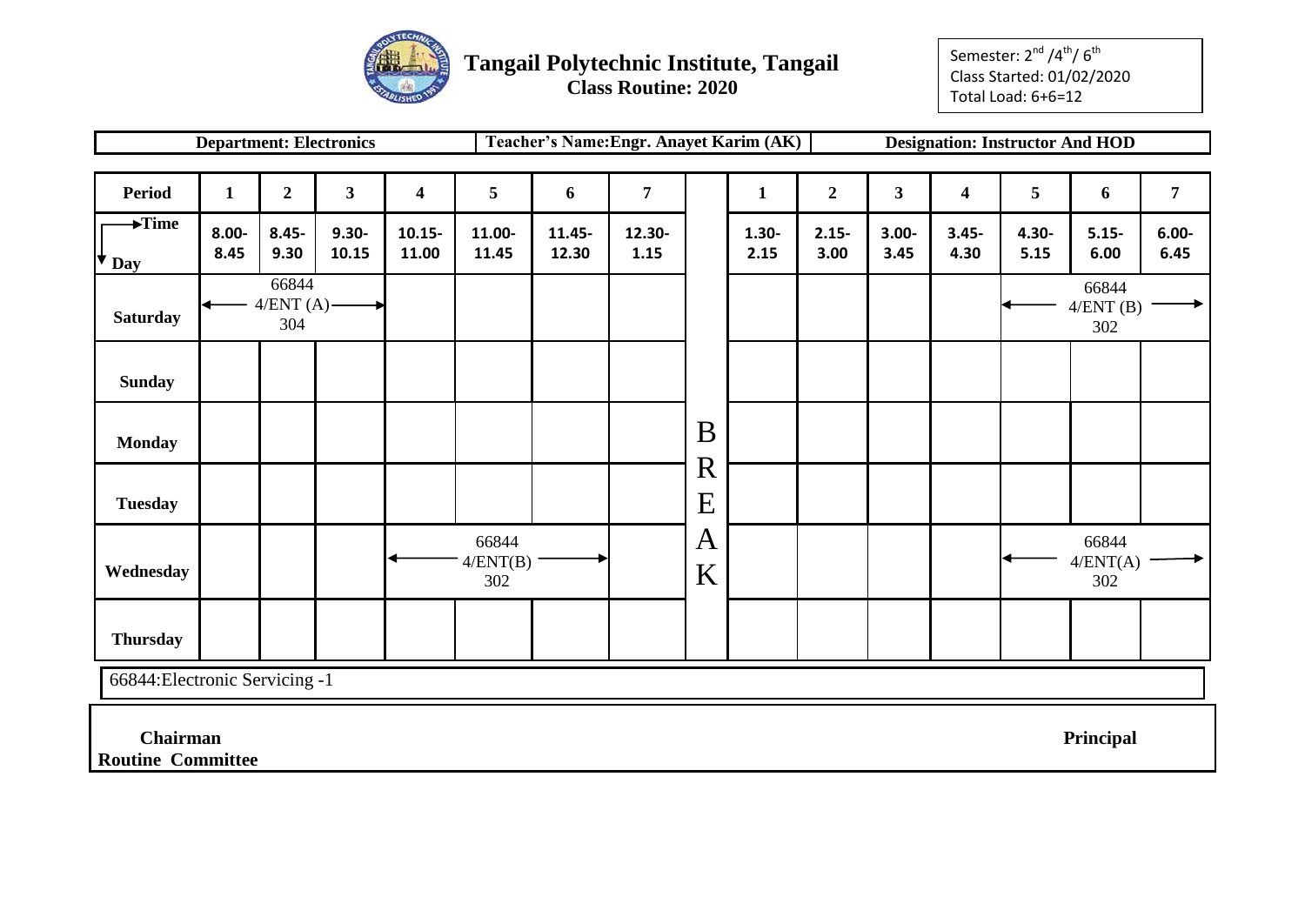

Semester: 2<sup>nd</sup> /4<sup>th</sup>/ 6<sup>th</sup> Class Started: 01/02/2020 Total Load: 13+13=26

|                                                                          | <b>Department: Electronics</b> |                          |                   |                      |                          |                      | Teacher's Name: Md. Kamruzzaman (KZ) |               |                  |                       |                         |                      | <b>Designation: Workshop Super</b> |                          |                  |
|--------------------------------------------------------------------------|--------------------------------|--------------------------|-------------------|----------------------|--------------------------|----------------------|--------------------------------------|---------------|------------------|-----------------------|-------------------------|----------------------|------------------------------------|--------------------------|------------------|
| 66845: Industrial Electronics, 66822: Electronic Engineering Fundamental |                                |                          |                   |                      |                          |                      |                                      |               |                  |                       |                         |                      |                                    |                          |                  |
| <b>Period</b>                                                            | $\mathbf{1}$                   | $\boldsymbol{2}$         | $\mathbf{3}$      | 4                    | 5                        | 6                    | 7                                    |               | 1                | $\boldsymbol{2}$      | $\overline{\mathbf{3}}$ | 4                    | 5                                  | 6                        | $\overline{7}$   |
| $\rightarrow$ Time<br>Day                                                | $8.00 -$<br>8.45               | $8.45 -$<br>9.30         | $9.30 -$<br>10.15 | $10.15 -$<br>11.00   | 11.00-<br>11.45          | $11.45 -$<br>12.30   | 12.30-<br>1.15                       |               | $1.30 -$<br>2.15 | $2.15 -$<br>3.00      | $3.00 -$<br>3.45        | $3.45 -$<br>4.30     | $4.30 -$<br>5.15                   | $5.15 -$<br>6.00         | $6.00 -$<br>6.45 |
| Saturday                                                                 |                                |                          |                   |                      |                          |                      |                                      |               |                  |                       |                         |                      |                                    | 66845<br>4/ENT(A)<br>303 |                  |
| Sunday                                                                   |                                |                          |                   |                      |                          | 66822<br>2/CT<br>303 |                                      |               |                  |                       |                         |                      | 66822<br>2/CT<br>303               |                          |                  |
| Monday                                                                   |                                |                          |                   |                      | 66845<br>4/ENT(B)<br>303 |                      |                                      | B             |                  | 66845<br>4/ENT<br>305 |                         | 66822<br>2/CT<br>126 |                                    |                          |                  |
| Tuesday                                                                  |                                | 66845<br>4/ENT(A)<br>303 |                   |                      | 66845<br>4/ENT<br>302    |                      |                                      | R<br>E        |                  |                       |                         |                      | 66845<br>$4/ENT(B)$ -<br>303       |                          |                  |
| Wednesday                                                                |                                |                          |                   | 66822<br>2/CT<br>126 |                          |                      |                                      | $\bm{A}$<br>K |                  | 66845<br>4/ENT<br>303 |                         |                      |                                    | 66822<br>2/CT<br>126     |                  |
| Thursday                                                                 | 66845<br>4/ENT<br>302          |                          |                   | 66822<br>2/CT<br>126 |                          |                      |                                      |               |                  |                       |                         |                      |                                    |                          |                  |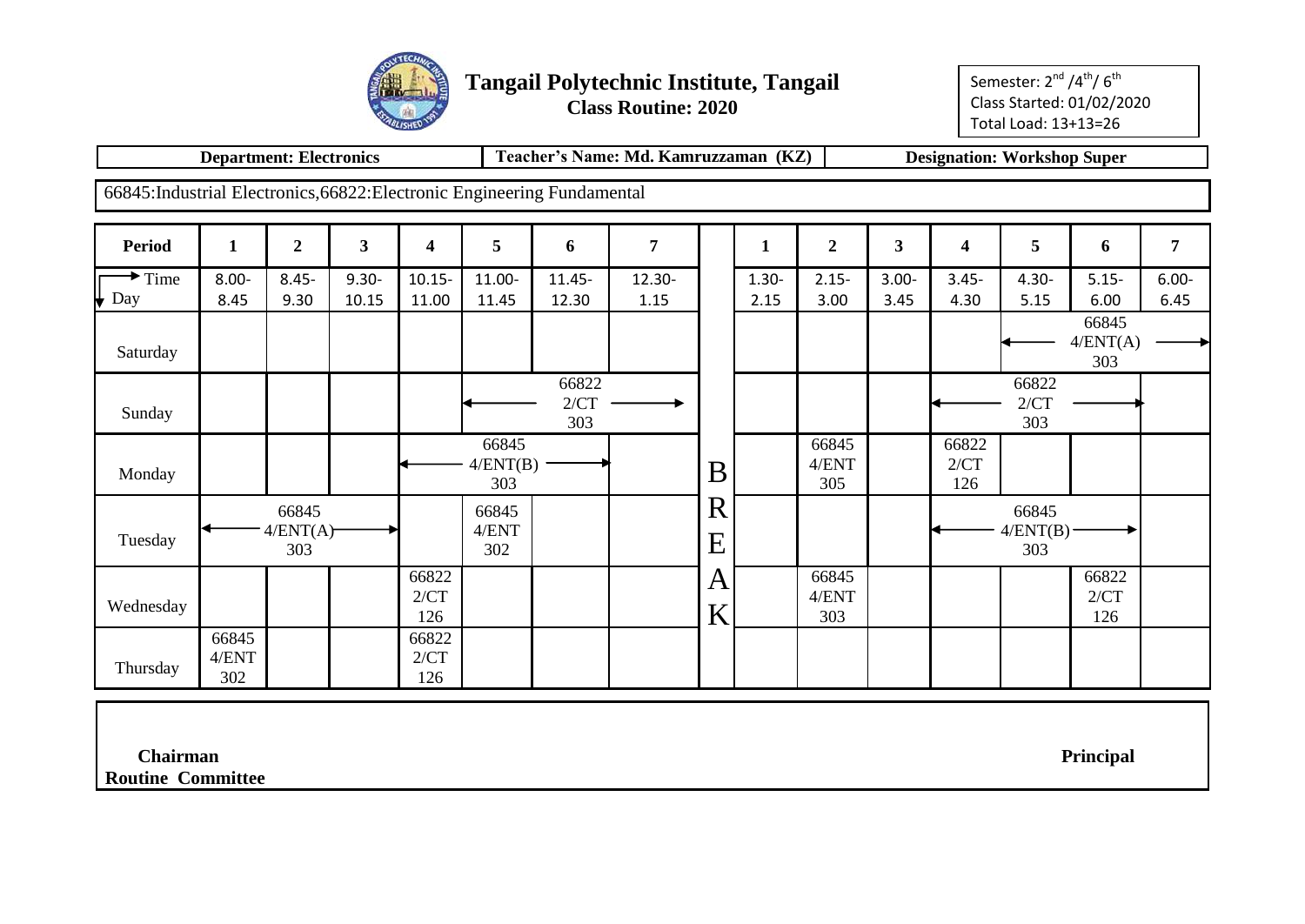

|                                                                            |                  | <b>Department: Electronics</b> |                       |                       |                                         |                              | <b>Teacher's Name: Nazmun Naher (NN)</b> |        |                  |                          |                       |                       |                  | <b>Designation: Junior Instructor</b> |                  |
|----------------------------------------------------------------------------|------------------|--------------------------------|-----------------------|-----------------------|-----------------------------------------|------------------------------|------------------------------------------|--------|------------------|--------------------------|-----------------------|-----------------------|------------------|---------------------------------------|------------------|
| 66862: TV Broadcasting and Studio, 66842: Principal of Digital Electronics |                  |                                |                       |                       |                                         |                              |                                          |        |                  |                          |                       |                       |                  |                                       |                  |
| <b>Period</b>                                                              | $\mathbf{1}$     | $\boldsymbol{2}$               | $\mathbf{3}$          | 4                     | 5 <sup>5</sup>                          | 6                            | 7                                        |        | $\mathbf{1}$     | $\overline{2}$           | $\mathbf{3}$          | 4                     | 5                | 6                                     | 7                |
| $\rightarrow$ Time<br>Day                                                  | $8.00 -$<br>8.45 | $8.45 -$<br>9.30               | $9.30 -$<br>10.15     | $10.15 -$<br>11.00    | 11.00-<br>11.45                         | $11.45 -$<br>12.30           | 12.30-<br>1.15                           |        | $1.30 -$<br>2.15 | $2.15 -$<br>3.00         | $3.00 -$<br>3.45      | $3.45 -$<br>4.30      | $4.30 -$<br>5.15 | $5.15 -$<br>6.00                      | $6.00 -$<br>6.45 |
| <b>Saturday</b>                                                            |                  |                                |                       |                       |                                         |                              |                                          |        |                  | 66862<br>6/ENT(B)<br>304 |                       | 66842<br>4/ENT<br>302 |                  |                                       |                  |
| <b>Sunday</b>                                                              |                  | 66842<br>4/ENT<br>305          |                       |                       | 66842<br>$4/ENT(A)$ <sup>-</sup><br>306 |                              |                                          | B      |                  | 66842<br>4/ENT(A)<br>306 |                       |                       |                  |                                       |                  |
| <b>Monday</b>                                                              |                  | 66842<br>4/ENT<br>302          |                       | 66862<br>6/ENT<br>305 |                                         |                              |                                          | R<br>E |                  |                          | 66842<br>4/ENT<br>305 |                       |                  | 66862<br>$6/ENT(A)$ -<br>304          |                  |
| <b>Tuesday</b>                                                             |                  |                                | 66862<br>6/ENT<br>305 |                       |                                         | 66862<br>$6/ENT(A)$ .<br>304 |                                          | A      |                  | 66842<br>4/ENT<br>302    |                       |                       |                  | 66862<br>6/ENT<br>305                 |                  |
| Wednesday                                                                  |                  | 66842<br>4/ENT(B)<br>306       |                       |                       |                                         | 66862<br>$6/ENT(B)$ -<br>304 |                                          | K      |                  | 66862<br>6/ENT<br>305    |                       |                       |                  | 66842<br>$-4/ENT(B)$ -<br>306         |                  |
| <b>Thursday</b>                                                            |                  |                                | 66842<br>4/ENT<br>302 |                       |                                         |                              |                                          |        |                  |                          |                       |                       |                  |                                       |                  |
| <b>Chairman</b>                                                            |                  |                                |                       |                       |                                         |                              |                                          |        |                  |                          |                       |                       |                  | Principal                             |                  |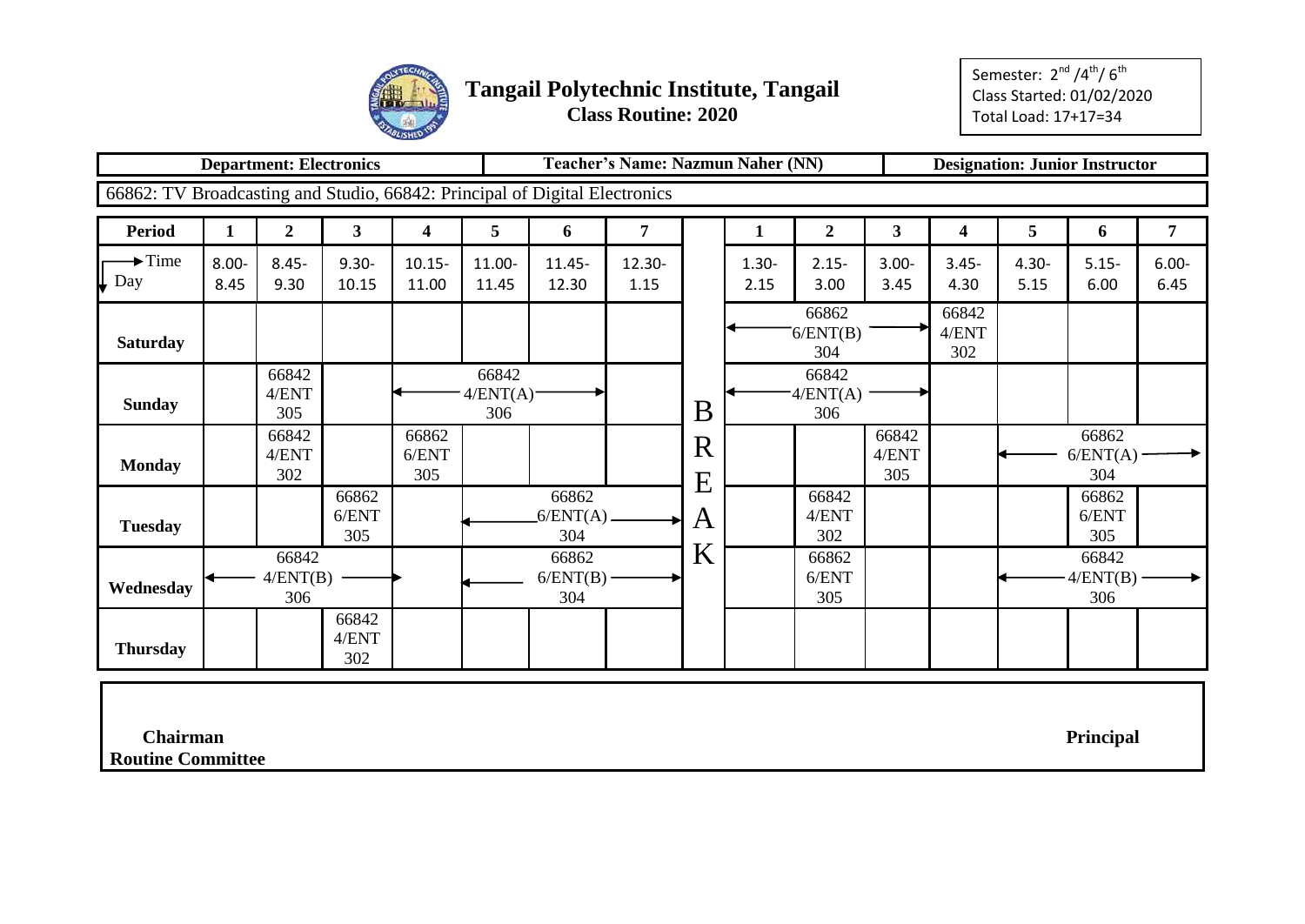

Semester: 2<sup>nd</sup> /4<sup>th</sup>/ 6<sup>th</sup> Class Started: 01/02/2020 Total Load: 17+17=34

**Department: Electronics Teacher's Name : Md. Atuwar Rhaman (ATR) Designation: Junior Instructor**

66863: Instrumentation & Process Control,66823:Analog Electronics

| <b>Period</b>      |          | $\boldsymbol{2}$             | $\mathbf{3}$          | 4                     | 5      | 6                        |        |               |          | $\mathbf 2$              | 3        | 4                     | 5                     | $\mathbf b$ | 7        |
|--------------------|----------|------------------------------|-----------------------|-----------------------|--------|--------------------------|--------|---------------|----------|--------------------------|----------|-----------------------|-----------------------|-------------|----------|
| $\rightarrow$ Time | $8.00 -$ | $8.45 -$                     | $9.30 -$              | $10.15 -$             | 11.00- | 11.45-                   | 12.30- |               | $1.30 -$ | $2.15 -$                 | $3.00 -$ | $3.45 -$              | $4.30 -$              | $5.15 -$    | $6.00 -$ |
| Day                | 8.45     | 9.30                         | 10.15                 | 11.00                 | 11.45  | 12.30                    | 1.15   |               | 2.15     | 3.00                     | 3.45     | 4.30                  | 5.15                  | 6.00        | 6.45     |
| <b>Saturday</b>    |          |                              |                       |                       |        |                          |        |               |          |                          |          | 66823<br>2/CMT<br>309 |                       |             |          |
| <b>Sunday</b>      |          |                              | 66823<br>2/CMT<br>309 | 66863<br>6/ENT<br>305 |        | 66823<br>2/CMT(B)<br>304 |        | B             |          | 66863<br>6/ENT(A)<br>303 |          | 66823<br>2/CMT<br>309 |                       |             |          |
| <b>Monday</b>      |          | 66863<br>$6/ENT(B)$ -<br>303 |                       | 66823<br>2/CMT<br>309 |        |                          |        | R             |          | 66823<br>2/CMT(B)<br>302 |          | 66823<br>2/CMT<br>309 |                       |             |          |
| <b>Tuesday</b>     |          |                              |                       | 66823<br>2/CMT<br>309 |        |                          |        | E<br>$\bm{A}$ |          | 66863<br>6/ENT(B)<br>303 |          |                       | 66863<br>6/ENT<br>305 |             |          |
| Wednesday          |          |                              |                       |                       |        | 66863<br>6/ENT(A)<br>303 |        | K             |          | 66823<br>2/CMT(A)<br>302 |          | 66863<br>6/ENT<br>305 |                       |             |          |
| <b>Thursday</b>    |          |                              | 66863<br>6/ENT<br>305 |                       |        | 66823<br>2/CMT(A)<br>303 |        |               |          |                          |          |                       |                       |             |          |

 **Chairman Principal**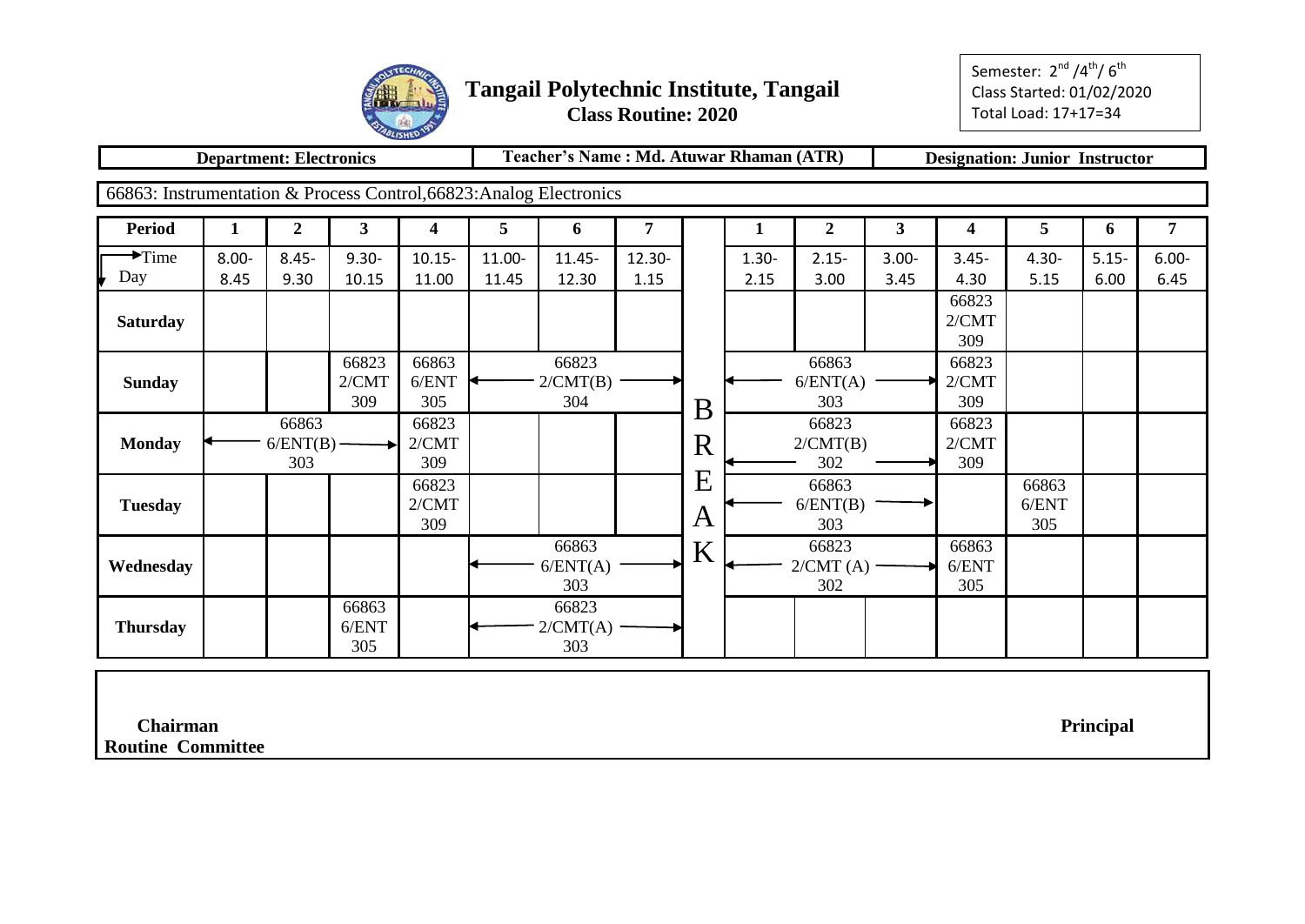

Semester: 2<sup>nd</sup> /4<sup>th</sup> /6<sup>th</sup> Class Started: 01/02/2020 Total Load: 26+17=43

|                 | <b>Department: Electronics</b> |                          |                              |                       |                       | Teacher's Name: Engr. Jahid Rana (JR) |        |                                          |          |                              |              | <b>Designation: Junior Instructor</b> |                       |          |          |
|-----------------|--------------------------------|--------------------------|------------------------------|-----------------------|-----------------------|---------------------------------------|--------|------------------------------------------|----------|------------------------------|--------------|---------------------------------------|-----------------------|----------|----------|
| <b>Period</b>   |                                | 2                        | 3                            | 4                     | 5                     | 6                                     | 7      |                                          |          | $\boldsymbol{2}$             | $\mathbf{3}$ | 4                                     | 5                     | 6        | 7        |
| Time            | $8.00 -$                       | $8.45 -$                 | $9.30 -$                     | $10.15 -$             | 11.00-                | $11.45 -$                             | 12.30- |                                          | $1.30 -$ | $2.15 -$                     | $3.00 -$     | $3.45 -$                              | $4.30 -$              | $5.15 -$ | $6.00 -$ |
| Day             | 8.45                           | 9.30                     | 10.15                        | 11.00                 | 11.45                 | 12.30                                 | 1.15   |                                          | 2.15     | 3.00                         | 3.45         | 4.30                                  | 5.15                  | 6.00     | 6.45     |
| <b>Saturday</b> |                                |                          |                              |                       |                       | 66842<br>4/CMT<br>311                 |        |                                          |          | 66821<br>2/ENT<br>303        |              | 66662<br>6/ENT<br>305                 |                       |          |          |
| <b>Sunday</b>   |                                | 66842<br>4/CMT(B)<br>302 |                              | 66821<br>2/ENT<br>407 | 66662<br>6/ENT<br>305 |                                       |        |                                          |          | 66662<br>6/ENT(B)<br>304     |              | 66662<br>6/ENT<br>305                 | 66821<br>2/ENT<br>304 |          |          |
| <b>Monday</b>   |                                |                          | 66821<br>2/ENT<br>305        | 66842<br>4/CMT<br>311 |                       | 66662<br>6/ENT(A)<br>306              |        | B                                        |          | 66821<br>$2/ENT(B)$ –<br>304 |              |                                       |                       |          |          |
| <b>Tuesday</b>  |                                |                          |                              | 66662<br>6/ENT<br>305 |                       | 66662<br>6/ENT(B)<br>303              |        | $\mathbf R$<br>$\boldsymbol{\mathrm{E}}$ |          | 66662<br>6/ENT(A)<br>306     |              | 66821<br>2/ENT<br>302                 |                       |          |          |
| Wednesday       | 66842<br>4/CMT<br>311          |                          |                              | 66821<br>2/ENT<br>303 |                       | 66821<br>2/ENT(A)<br>306              |        | A<br>K                                   |          | 66821<br>2/ENT(A)<br>304     |              |                                       |                       |          |          |
| <b>Thursday</b> |                                |                          | 66821<br>$2/ENT(B)$ –<br>306 | ↠                     |                       | 66842<br>$4/CMT(A)$ .<br>306          |        |                                          |          |                              |              |                                       |                       |          |          |

66662:Microprocessor and Interfecing,66842:Principal of Digital Electronics, 66821: Electronic Devices and Circuit

 **Chairman Principal**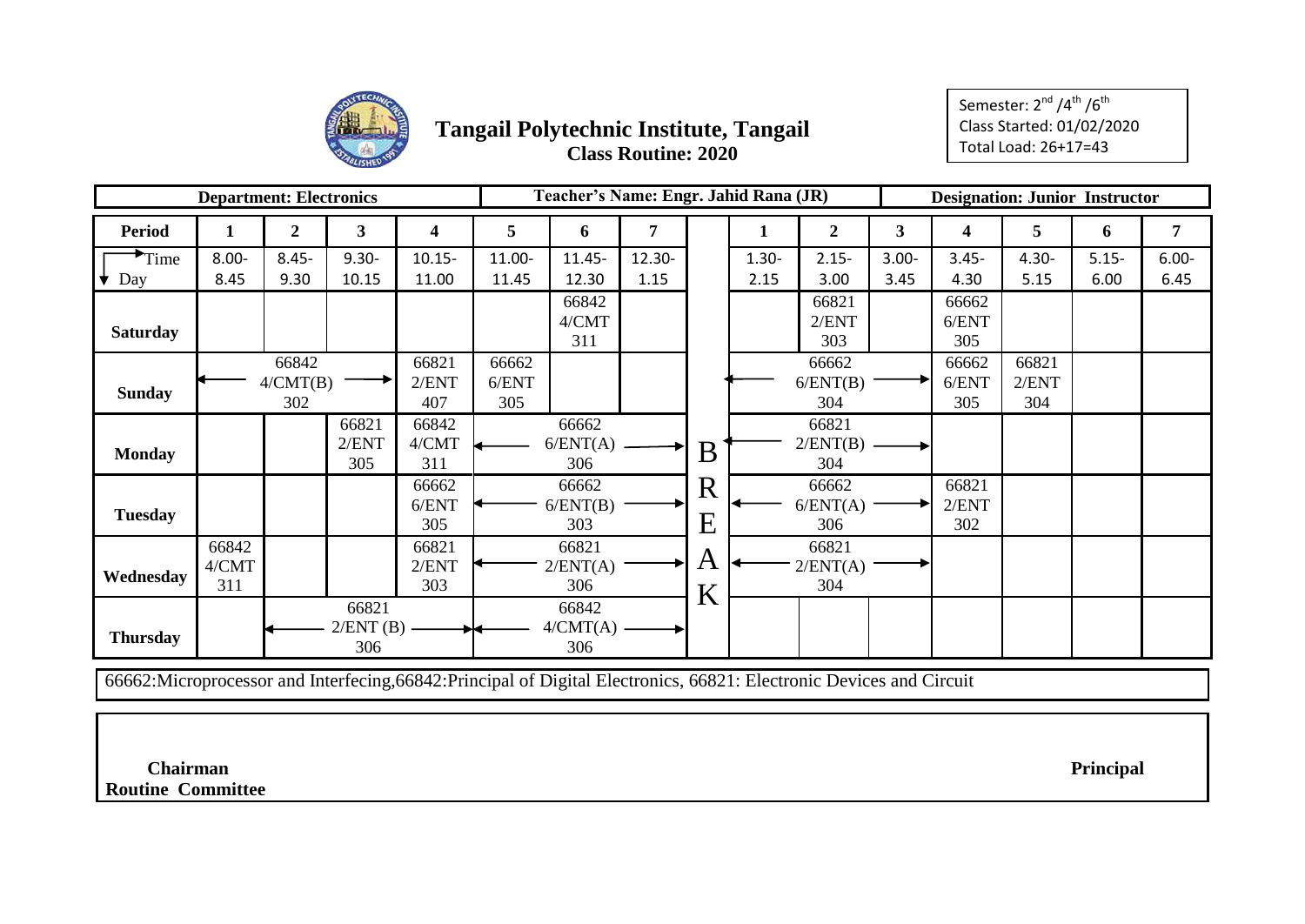

Semester: 2<sup>nd</sup> /4<sup>th</sup>/ 6<sup>th</sup> Class Started: 01/02/2020 Total Load: 16+16=32

|                                                               |          | <b>Department: Electronics</b> |              |                      |                       |                       | <b>Teacher's Name: Durga Sarkar (DS)</b> |        |                        |                          |                         |                       | <b>Designation: Junior Instructor</b> |          |                |
|---------------------------------------------------------------|----------|--------------------------------|--------------|----------------------|-----------------------|-----------------------|------------------------------------------|--------|------------------------|--------------------------|-------------------------|-----------------------|---------------------------------------|----------|----------------|
| <b>Period</b>                                                 | 1        | $\overline{2}$                 | $\mathbf{3}$ | 4                    | 5                     | 6                     | $\overline{7}$                           |        | 1                      | $\overline{2}$           | $\overline{\mathbf{3}}$ | 4                     | 5                                     | 6        | $\overline{7}$ |
| $\rightarrow$ Time                                            | $8.00 -$ | $8.45 -$                       | $9.30 -$     | $10.15 -$            | 11.00-                | $11.45 -$             | 12.30-                                   |        | $1.30 -$               | $2.15 -$                 | $3.00 -$                | $3.45 -$              | $4.30 -$                              | $5.15 -$ | $6.00 -$       |
| Day                                                           | 8.45     | 9.30                           | 10.15        | 11.00                | 11.45                 | 12.30                 | 1.15                                     |        | 2.15                   | 3.00                     | 3.45                    | 4.30                  | 5.15                                  | 6.00     | 6.45           |
| <b>Saturday</b>                                               |          | 66861<br>6/ENT(B)<br>303       |              | 66845<br>4/ET<br>207 | 66861<br>6/ENT<br>303 |                       |                                          |        |                        | 66845<br>4/ET<br>207     |                         |                       | 66861<br>6/ENT<br>305                 |          |                |
| <b>Sunday</b>                                                 |          |                                |              |                      |                       | 66861<br>6/ENT<br>305 |                                          |        |                        |                          |                         |                       |                                       |          |                |
| <b>Monday</b>                                                 |          | 66845<br>4/ET<br>207           |              |                      |                       |                       |                                          | B      |                        | 66861<br>6/ENT(B)<br>303 |                         |                       | 66845<br>4/ET(A)<br>306               |          |                |
| <b>Tuesday</b>                                                |          | 66845<br>4/ET(A)<br>306        |              |                      |                       |                       |                                          | R<br>Ε | 66845<br>$4/ET$<br>207 |                          |                         |                       |                                       |          |                |
| Wednesday                                                     |          | 66861<br>6/ENT(A)<br>303       |              |                      |                       |                       |                                          | Α<br>K |                        | 66845<br>4/ET(B)<br>306  |                         |                       |                                       |          |                |
| <b>Thursday</b>                                               |          | 66845<br>4/ET(B)<br>303        |              |                      |                       |                       |                                          |        |                        | 66861<br>6/ENT(A)<br>303 |                         | 66861<br>6/ENT<br>306 |                                       |          |                |
| 66861: Electronic Measurements, 66845: Industrial Electronics |          |                                |              |                      |                       |                       |                                          |        |                        |                          |                         |                       |                                       |          |                |

 **Chairman Principal**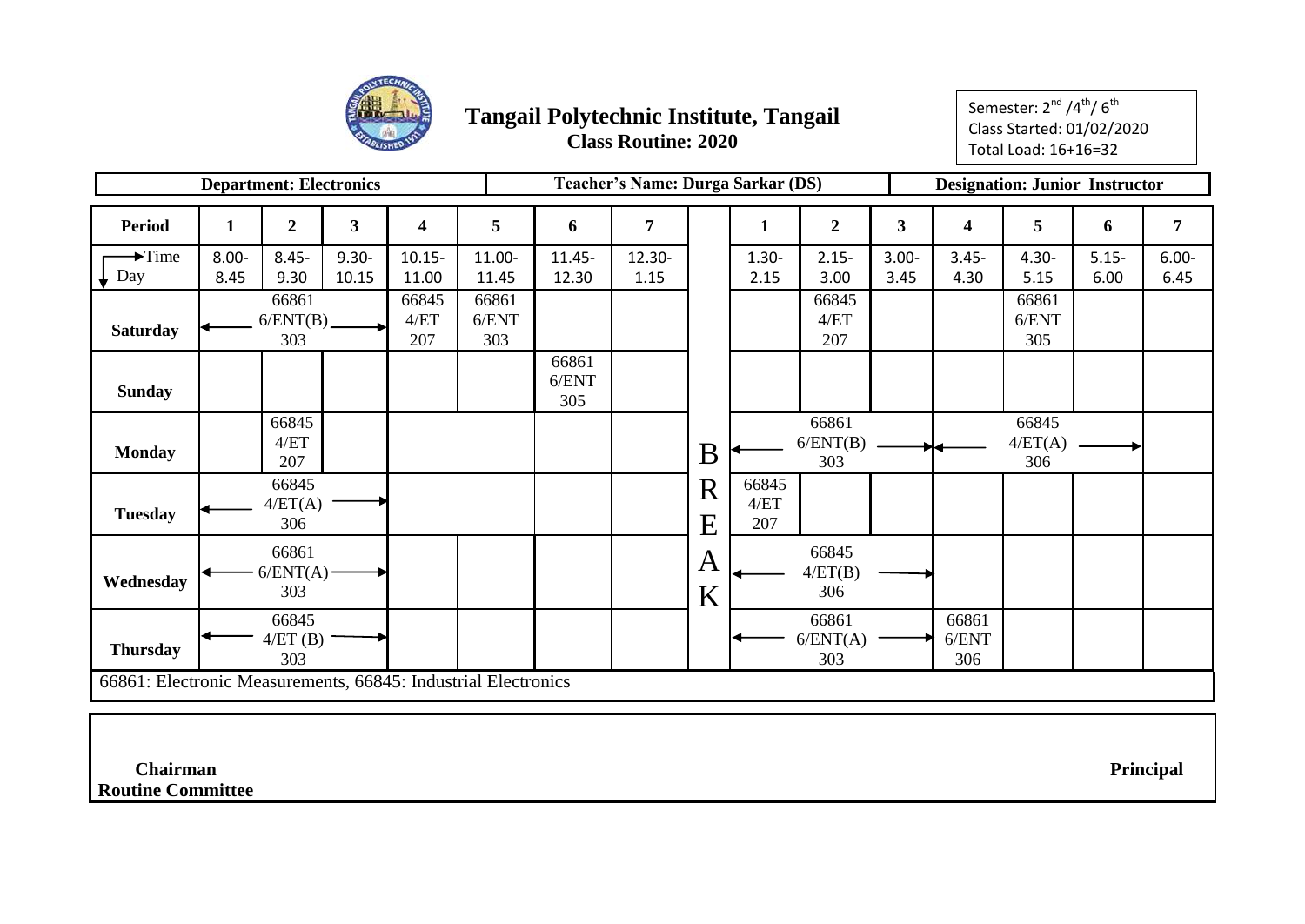

Semester: 2<sup>nd</sup> /4<sup>th</sup>/ 6<sup>th</sup> Class Started: 01/02/2020 Total Load: 15+18=33

|                           |          | <b>Department: Electronics</b> |              |           |        |          |                |   |          | Teacher's Name: Atiya Parvin (AP) |              |          | <b>Designation: Guest Teacher</b> |          |          |
|---------------------------|----------|--------------------------------|--------------|-----------|--------|----------|----------------|---|----------|-----------------------------------|--------------|----------|-----------------------------------|----------|----------|
|                           |          |                                |              |           |        |          |                |   |          |                                   |              |          |                                   |          |          |
| <b>Period</b>             | 1        | $\boldsymbol{2}$               | $\mathbf{3}$ | 4         | 5      | 6        | $\overline{7}$ |   | 1        | $\boldsymbol{2}$                  | $\mathbf{3}$ | 4        | 5                                 | 6        | 7        |
| $\rightarrow$ Time        | $8.00 -$ | $8.45 -$                       | $9.30 -$     | $10.15 -$ | 11.00- | 11.45    | 12.30-         |   | $1.30 -$ | $2.15 -$                          | $3.00 -$     | $3.45 -$ | $4.30 -$                          | $5.15 -$ | $6.00 -$ |
|                           | 8.45     | 9.30                           | 10.15        | 11.00     | 11.45  |          | 1.15           |   | 2.15     | 3.00                              | 3.45         | 4.30     | 5.15                              | 6.00     | 6.45     |
| $\mathbf{v}_{\text{Day}}$ |          |                                |              |           |        | 12.30    |                |   |          |                                   |              |          |                                   |          |          |
|                           |          |                                | 66841        |           |        |          |                |   |          | 66842                             |              |          | 66841                             |          |          |
| <b>Saturday</b>           |          |                                | 4/TCT        |           |        |          |                |   |          | 4/CMT                             |              |          | 4/TCT(B)                          |          |          |
|                           |          |                                | 217          |           |        |          |                |   |          | 311                               |              |          | 304                               |          |          |
|                           |          | 66865                          |              |           |        |          |                |   | 66841    |                                   |              |          |                                   |          |          |
| <b>Sunday</b>             |          | 6/ENT(B)                       |              |           |        |          |                | B | 4/TCT    |                                   |              |          |                                   |          |          |
|                           |          | 306                            |              |           |        |          |                |   | 217      |                                   |              |          |                                   |          |          |
|                           |          |                                |              |           | 66841  |          |                | R | 66841    |                                   |              | 66842    |                                   |          |          |
| <b>Monday</b>             |          |                                |              |           | 4/TCT  |          |                |   | 4/TCT    |                                   |              | 4/CMT    |                                   |          |          |
|                           |          |                                |              |           | 217    |          |                | E | 217      |                                   |              | 311      |                                   |          |          |
|                           |          | 66841                          |              |           |        |          |                |   |          |                                   |              |          | 66841                             |          |          |
| <b>Tuesday</b>            |          | $4/TCT(B)$ -                   |              |           |        |          |                | A |          |                                   |              |          | 4/TCT                             |          |          |
|                           |          | 304                            |              |           |        |          |                |   |          |                                   |              |          | 217                               |          |          |
|                           |          | 66865                          |              |           |        |          |                | K |          |                                   |              | 66842    |                                   | 66841    |          |
| Wednesday                 |          | 6/ENT(B)                       |              |           |        |          |                |   |          |                                   |              | 4/CMT    |                                   | 4/TCT(A) |          |
|                           |          | 304                            |              |           |        |          |                |   |          |                                   |              | 311      |                                   | 304      |          |
|                           | 66841    |                                |              |           |        | 66841    |                |   |          | 66842                             |              |          |                                   | 66842    |          |
| <b>Thursday</b>           |          | 4/TCT                          |              |           |        | 4/TCT(A) |                |   |          | A/CMT(B)                          |              |          |                                   | 4/CMT(A) |          |
|                           |          | 217                            |              |           |        | 304      |                |   |          | 302                               |              |          |                                   | 302      |          |

**66865: Electronic Project-1,66841: Networks, Filters & Transmission Lines,66842: Principal of Digital Electronics**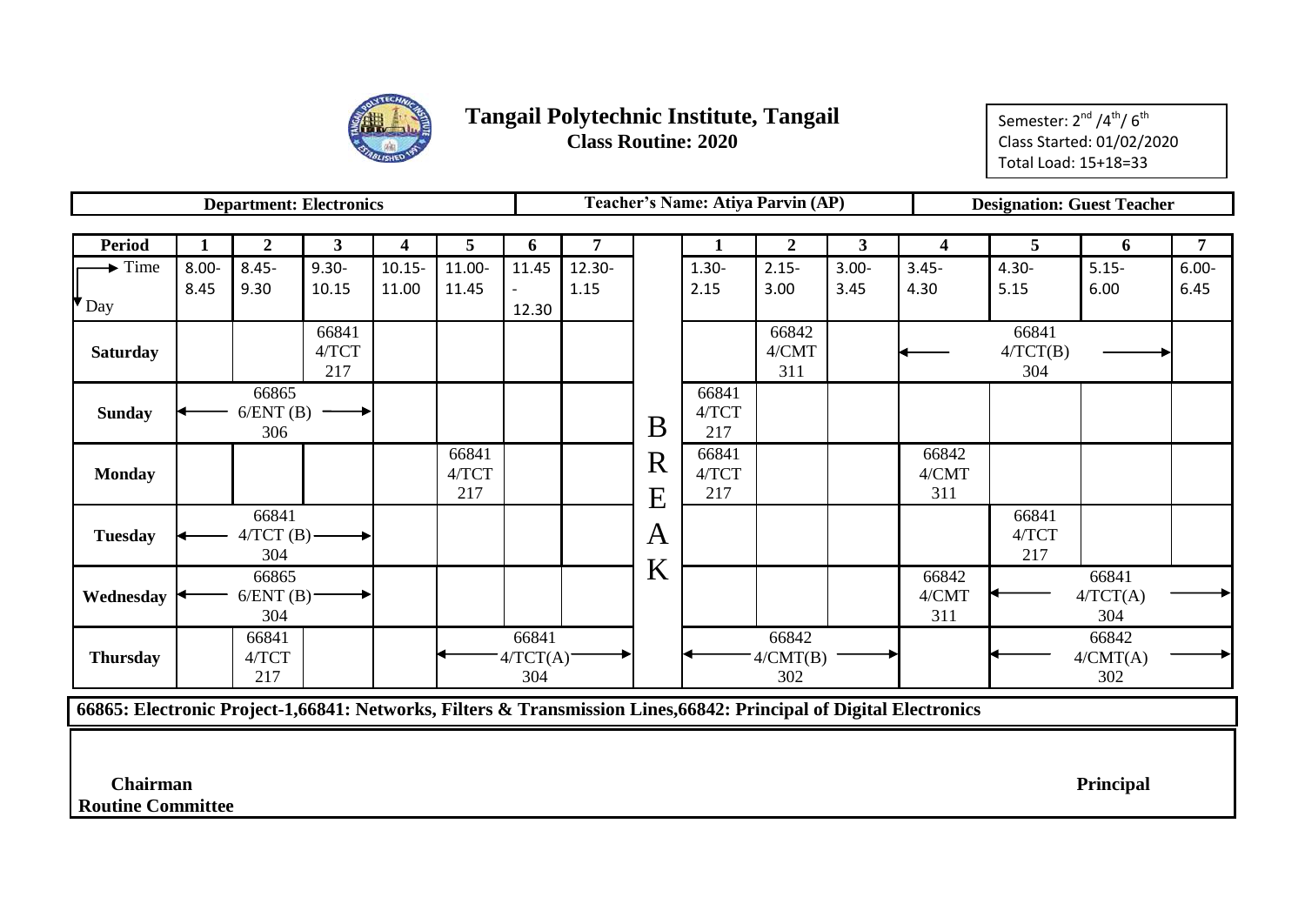

|                                                                        |              | <b>Department: Electronics</b> |                         |           |        |           | <b>Teacher's Name: Joy Mojumder (JM)</b> |              |          |                  |                |                  |          | <b>Designation: Guest Teacher</b> |                |
|------------------------------------------------------------------------|--------------|--------------------------------|-------------------------|-----------|--------|-----------|------------------------------------------|--------------|----------|------------------|----------------|------------------|----------|-----------------------------------|----------------|
|                                                                        |              |                                |                         |           |        |           |                                          |              |          |                  |                |                  |          |                                   |                |
| <b>Period</b>                                                          | $\mathbf{1}$ | $\boldsymbol{2}$               | $\overline{\mathbf{3}}$ | 4         | 5      | 6         | 7                                        |              | 1        | $\boldsymbol{2}$ | 3 <sup>1</sup> | $\boldsymbol{4}$ | 5        | 6                                 | $\overline{7}$ |
| <b>Time</b>                                                            | $8.00 -$     | $8.45 -$                       | $9.30 -$                | $10.15 -$ | 11.00- | $11.45 -$ | 12.30-                                   |              | $1.30 -$ | $2.15 -$         | $3.00 -$       | $3.45 -$         | $4.30 -$ | $5.15 -$                          | $6.00 -$       |
| Day                                                                    | 8.45         | 9.30                           | 10.15                   | 11.00     | 11.45  | 12.30     | 1.15                                     |              | 2.15     | 3.00             | 3.45           | 4.30             | 5.15     | 6.00                              | 6.45           |
|                                                                        |              | 66865                          |                         | 66864     |        |           |                                          |              |          | 66865            |                |                  |          | 66864                             |                |
| <b>Saturday</b>                                                        |              | 6/ENT(A)                       |                         | 6/ENT     |        |           |                                          |              |          | 6/ENT(A)         |                |                  |          | 6/ENT                             |                |
|                                                                        |              | 306                            |                         | 303       |        |           |                                          |              |          | 306              |                |                  |          | 305                               |                |
|                                                                        |              | 66864                          |                         |           |        |           |                                          |              |          |                  |                |                  |          | 66864                             |                |
| <b>Sunday</b>                                                          |              | 6/ENT(A)                       |                         |           |        |           |                                          |              |          |                  |                |                  |          | 6/ENT(A)                          |                |
|                                                                        |              | 303                            |                         |           |        |           |                                          | B            |          |                  |                |                  |          | 306                               |                |
|                                                                        |              | 66865                          |                         |           |        |           |                                          |              |          | 66865            |                |                  |          | 66865                             |                |
| <b>Monday</b>                                                          |              | 6/ENT(A)                       |                         |           |        |           |                                          | R            |          | 6/ENT(A)         |                |                  |          | 6/ENT(B)                          |                |
|                                                                        |              | 306                            |                         |           |        |           |                                          |              |          | 306              |                |                  |          | 303                               |                |
|                                                                        |              |                                |                         |           |        |           |                                          | E            |          |                  |                | 66864            |          |                                   |                |
| <b>Tuesday</b>                                                         |              |                                |                         |           |        |           |                                          |              |          |                  |                | 6/ENT            |          |                                   |                |
|                                                                        |              |                                |                         |           |        |           |                                          | $\mathbf{A}$ |          |                  |                | 305              |          |                                   |                |
|                                                                        |              |                                |                         |           |        |           |                                          | K            |          |                  |                |                  |          | 66864                             |                |
| Wednesday                                                              |              |                                |                         |           |        |           |                                          |              |          |                  |                |                  |          | 6/ENT(B)                          |                |
|                                                                        |              |                                |                         |           |        |           |                                          |              |          |                  |                |                  |          | 303                               |                |
|                                                                        |              | 66864                          |                         |           |        | 66864     |                                          |              |          | 66865            |                |                  |          |                                   |                |
| <b>Thursday</b>                                                        |              | 6/ENT                          |                         |           |        | 6/ENT(B)  |                                          |              |          | 6/ENT(B)         |                |                  |          |                                   |                |
|                                                                        |              | 305                            |                         |           |        | 302       |                                          |              |          | 306              |                |                  |          |                                   |                |
| 66865 : Electronic Project-1,66864 : Microcontroller & Embedded System |              |                                |                         |           |        |           |                                          |              |          |                  |                |                  |          |                                   |                |
|                                                                        |              |                                |                         |           |        |           |                                          |              |          |                  |                |                  |          |                                   |                |
|                                                                        |              |                                |                         |           |        |           |                                          |              |          |                  |                |                  |          |                                   |                |
|                                                                        |              |                                |                         |           |        |           |                                          |              |          |                  |                |                  |          |                                   |                |
|                                                                        |              |                                |                         |           |        |           |                                          |              |          |                  |                |                  |          |                                   |                |
| <b>Chairman</b>                                                        |              |                                |                         |           |        |           |                                          |              |          |                  |                |                  |          | Principal                         |                |
| <b>Routine Committee</b>                                               |              |                                |                         |           |        |           |                                          |              |          |                  |                |                  |          |                                   |                |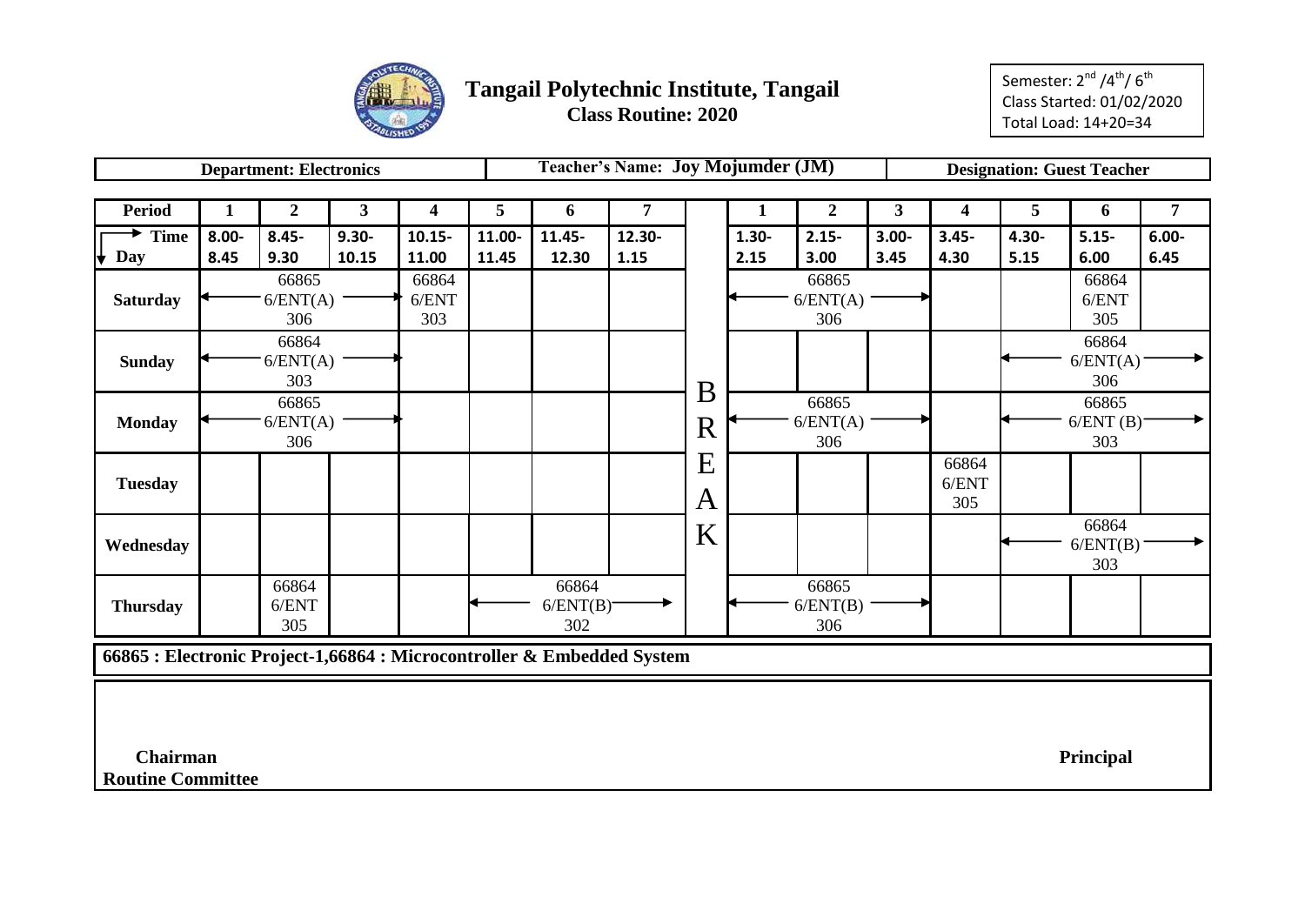

**Class Routine: 2020**

Semester: 2<sup>nd</sup> /4<sup>th</sup> /6<sup>th</sup> Class Started: 01/02/2020 Total Load: 17+17=34

|                                                                              |              | <b>Department: Electronics</b> |                         |           |          |         | Teacher's Name: Mostafa Kamal (MK) |   |          |                |                         |              | <b>Designation: Guest Teacher</b> |          |                |
|------------------------------------------------------------------------------|--------------|--------------------------------|-------------------------|-----------|----------|---------|------------------------------------|---|----------|----------------|-------------------------|--------------|-----------------------------------|----------|----------------|
|                                                                              |              |                                |                         |           |          |         |                                    |   |          |                |                         |              |                                   |          |                |
| <b>Period</b>                                                                | $\mathbf{1}$ | $\mathbf{2}$                   | $\overline{\mathbf{3}}$ | 4         | 5        | 6       | $\overline{7}$                     |   | 1        | $\overline{2}$ | $\overline{\mathbf{3}}$ | 4            | 5                                 | 6        | $\overline{7}$ |
| $\blacktriangleright$ Time                                                   | $8.00 -$     | $8.45 -$                       | $9.30 -$                | $10.15 -$ | 11.00-   | 11.45-  | 12.30-                             |   | $1.30 -$ | $2.15 -$       | $3.00 -$                | $3.45 -$     | 4.30-                             | $5.15 -$ | $6.00 -$       |
| Day                                                                          | 8.45         | 9.30                           | 10.15                   | 11.00     | 11.45    | 12.30   | 1.15                               |   | 2.15     | 3.00           | 3.45                    | 4.30         | 5.15                              | 6.00     | 6.45           |
|                                                                              |              |                                |                         |           |          | 66868   |                                    |   |          |                |                         |              | 66868                             |          |                |
| <b>Saturday</b>                                                              |              |                                |                         |           |          | 6/ET(B) |                                    |   |          |                |                         |              | 6/ET(A)                           |          |                |
|                                                                              |              |                                |                         |           |          | 306     |                                    |   |          |                |                         |              | 306                               |          |                |
|                                                                              | 66841        |                                |                         |           |          |         |                                    |   |          | 66841          |                         |              | 66868                             |          |                |
| <b>Sunday</b>                                                                | 4/ENT        |                                |                         |           |          |         |                                    |   |          | 4/ENT(B)       |                         |              | 6/ET                              |          |                |
|                                                                              | 305          |                                |                         |           |          |         |                                    |   |          | 302            |                         |              | 204                               |          |                |
|                                                                              |              | 66868                          | 66841                   |           | 66841    |         |                                    |   | 66868    |                |                         |              |                                   |          |                |
| <b>Monday</b>                                                                |              | 6/ET                           | 4/ENT                   |           | 4/ENT(A) |         |                                    | B | 6/ET     |                |                         |              |                                   |          |                |
|                                                                              |              | 204                            | 302                     |           | 302      |         |                                    |   | 204      |                |                         |              |                                   |          |                |
|                                                                              |              | 66841                          |                         |           | 66868    |         |                                    | R |          |                | 66841                   |              | 66868                             |          |                |
| <b>Tuesday</b>                                                               |              | 4/ENT(B)                       |                         |           | 6/ET(A)  |         |                                    |   |          |                | 4/ENT                   |              | 6/ET(B)                           |          |                |
|                                                                              |              | 302                            |                         |           | 306      |         |                                    | E |          |                | 302                     |              | 306                               |          |                |
|                                                                              |              | 66868                          |                         |           |          |         |                                    | A |          |                |                         | 66841        |                                   |          |                |
| Wednesday                                                                    |              | 6/ET<br>204                    |                         |           |          |         |                                    |   |          |                |                         | 4/ENT<br>303 |                                   |          |                |
|                                                                              |              |                                |                         |           |          |         |                                    | K |          |                |                         |              |                                   |          |                |
|                                                                              |              | 66841<br>4/ENT                 |                         |           |          |         |                                    |   |          | 66841          |                         |              | 66841                             |          |                |
| <b>Thursday</b>                                                              |              | 302                            |                         |           |          |         |                                    |   |          | 4/ENT<br>305   |                         |              | 4/ENT(A)<br>303                   |          |                |
|                                                                              |              |                                |                         |           |          |         |                                    |   |          |                |                         |              |                                   |          |                |
| 66868 : Microcontroller & PLC, 66841: Networks, Filters & Transmission Lines |              |                                |                         |           |          |         |                                    |   |          |                |                         |              |                                   |          |                |
|                                                                              |              |                                |                         |           |          |         |                                    |   |          |                |                         |              |                                   |          |                |
|                                                                              |              |                                |                         |           |          |         |                                    |   |          |                |                         |              |                                   |          |                |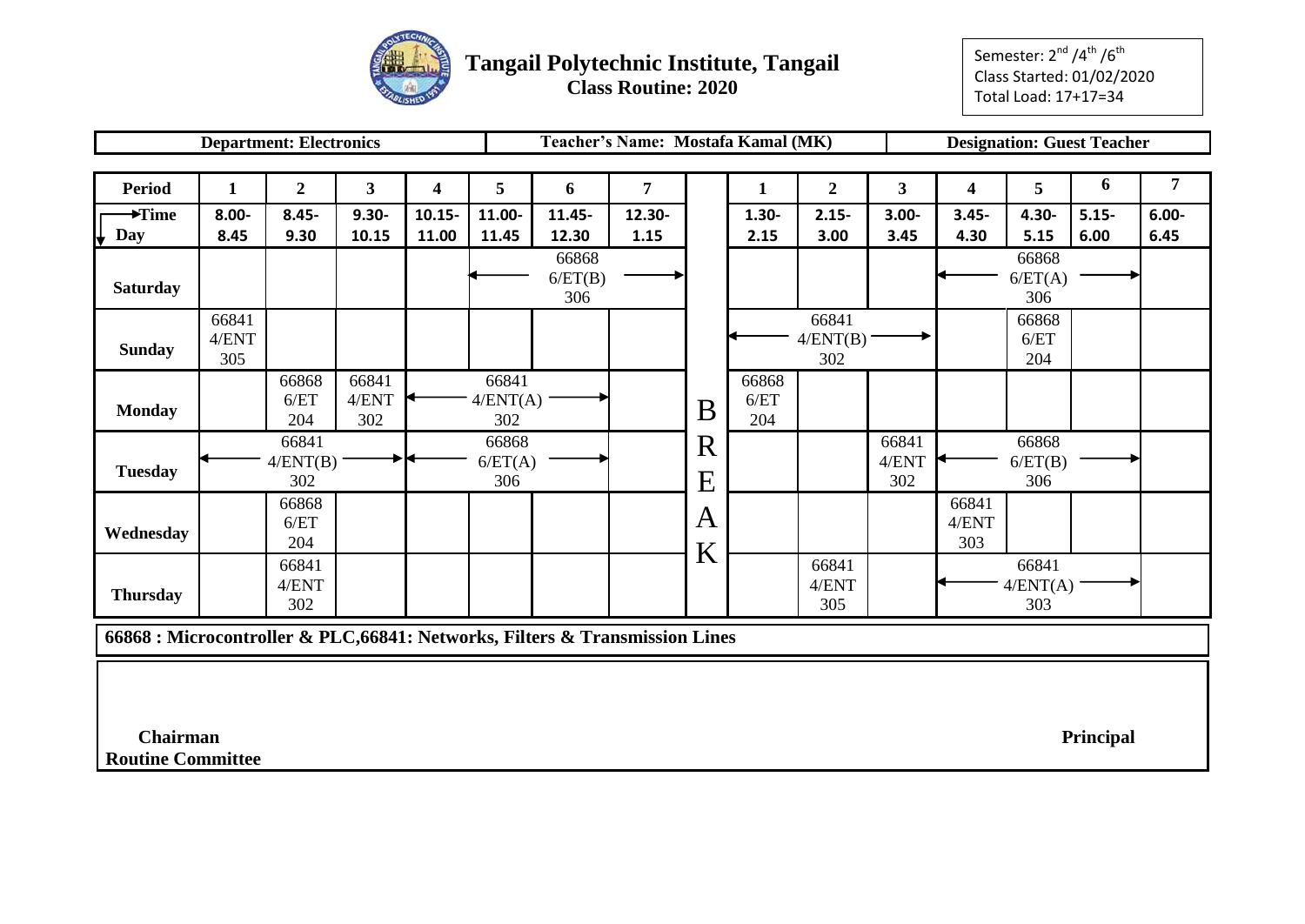

|                                                      |          |                | <b>Department: Electronics</b> |                         |        |         | Teacher's Name: Ripon Tarafder (RT) |             |          |                |              |                         | <b>Designation: Guest Teacher</b> |           |                |
|------------------------------------------------------|----------|----------------|--------------------------------|-------------------------|--------|---------|-------------------------------------|-------------|----------|----------------|--------------|-------------------------|-----------------------------------|-----------|----------------|
|                                                      |          |                |                                |                         |        |         |                                     |             |          |                |              |                         |                                   |           |                |
| <b>Period</b>                                        | 1        | $\overline{2}$ | $\mathbf{3}$                   | $\overline{\mathbf{4}}$ | 5      | 6       | 7                                   |             | 1        | $\overline{2}$ | $\mathbf{3}$ | $\overline{\mathbf{4}}$ | 5                                 | 6         | $\overline{7}$ |
| <b>Time</b>                                          | $8.00 -$ | $8.45 -$       | $9.30 -$                       | $10.15 -$               | 11.00- | 11.45-  | 12.30-                              |             | $1.30 -$ | $2.15 -$       | $3.00 -$     | $3.45 -$                | 4.30-                             | $5.15 -$  | $6.00 -$       |
| Day<br>₩                                             | 8.45     | 9.30           | 10.15                          | 11.00                   | 11.45  | 12.30   | 1.15                                |             | 2.15     | 3.00           | 3.45         | 4.30                    | 5.15                              | 6.00      | 6.45           |
|                                                      |          |                | 66867                          | 66834                   |        |         |                                     |             |          | 66834          |              |                         |                                   |           |                |
| <b>Saturday</b>                                      |          |                | 6/ET                           | 4/TCT                   |        |         |                                     |             |          | 4/TCT          |              |                         |                                   |           |                |
|                                                      |          |                | 204                            | 217                     |        |         |                                     |             |          | 217            |              |                         |                                   |           |                |
|                                                      |          | 66834          |                                | 66867                   |        |         |                                     |             |          | 66834          |              | 66867                   |                                   |           |                |
| <b>Sunday</b>                                        |          | 4/TCT(B)       |                                | 6/ET                    |        |         |                                     |             |          | 4/TCT          |              | 6/ET                    |                                   |           |                |
|                                                      |          | 304            |                                | 204                     |        |         |                                     |             |          | 217            |              | 204                     |                                   |           |                |
|                                                      |          |                | 66834                          |                         |        | 66867   |                                     | $\mathbf B$ |          | 66867          |              |                         |                                   |           |                |
| <b>Monday</b>                                        |          |                | 74/TCT(A)                      |                         |        | 6/ET(B) |                                     | ${\bf R}$   |          | 6/ET           |              |                         |                                   |           |                |
|                                                      |          |                | 304                            |                         |        | 304     |                                     |             |          | 204            |              |                         |                                   |           |                |
|                                                      |          |                |                                |                         |        |         |                                     | $\mathbf E$ |          | 66834          |              |                         | 66867                             |           |                |
| <b>Tuesday</b>                                       |          |                |                                |                         |        |         |                                     |             |          | 4/TCT(A)       |              |                         | 6/ET(A)                           |           |                |
|                                                      |          |                |                                |                         |        |         |                                     | A           |          | 304            |              |                         | 304                               |           |                |
|                                                      |          |                |                                | 66834                   |        |         |                                     |             |          | 66834          |              |                         |                                   |           |                |
| Wednesday                                            |          |                |                                | $4/TCT$                 |        |         |                                     | K           |          | 4/TCT          |              |                         |                                   |           |                |
|                                                      |          |                |                                | 217                     |        |         |                                     |             |          | 217            |              |                         |                                   |           |                |
|                                                      |          | 66867          |                                | 66834                   |        |         |                                     |             |          | 66867          |              |                         | 66834                             |           |                |
| <b>Thursday</b>                                      |          | 6/ET(A)        |                                | 4/TCT                   |        |         |                                     |             |          | 6/ET(B)        |              |                         | 4/TCT(B)                          |           |                |
|                                                      |          | 304            |                                | 217                     |        |         |                                     |             |          | 304            |              |                         | 304                               |           |                |
| 66867: Communication Eng. 66834: Digital Electronics |          |                |                                |                         |        |         |                                     |             |          |                |              |                         |                                   |           |                |
|                                                      |          |                |                                |                         |        |         |                                     |             |          |                |              |                         |                                   |           |                |
|                                                      |          |                |                                |                         |        |         |                                     |             |          |                |              |                         |                                   |           |                |
| Chairman                                             |          |                |                                |                         |        |         |                                     |             |          |                |              |                         |                                   | Principal |                |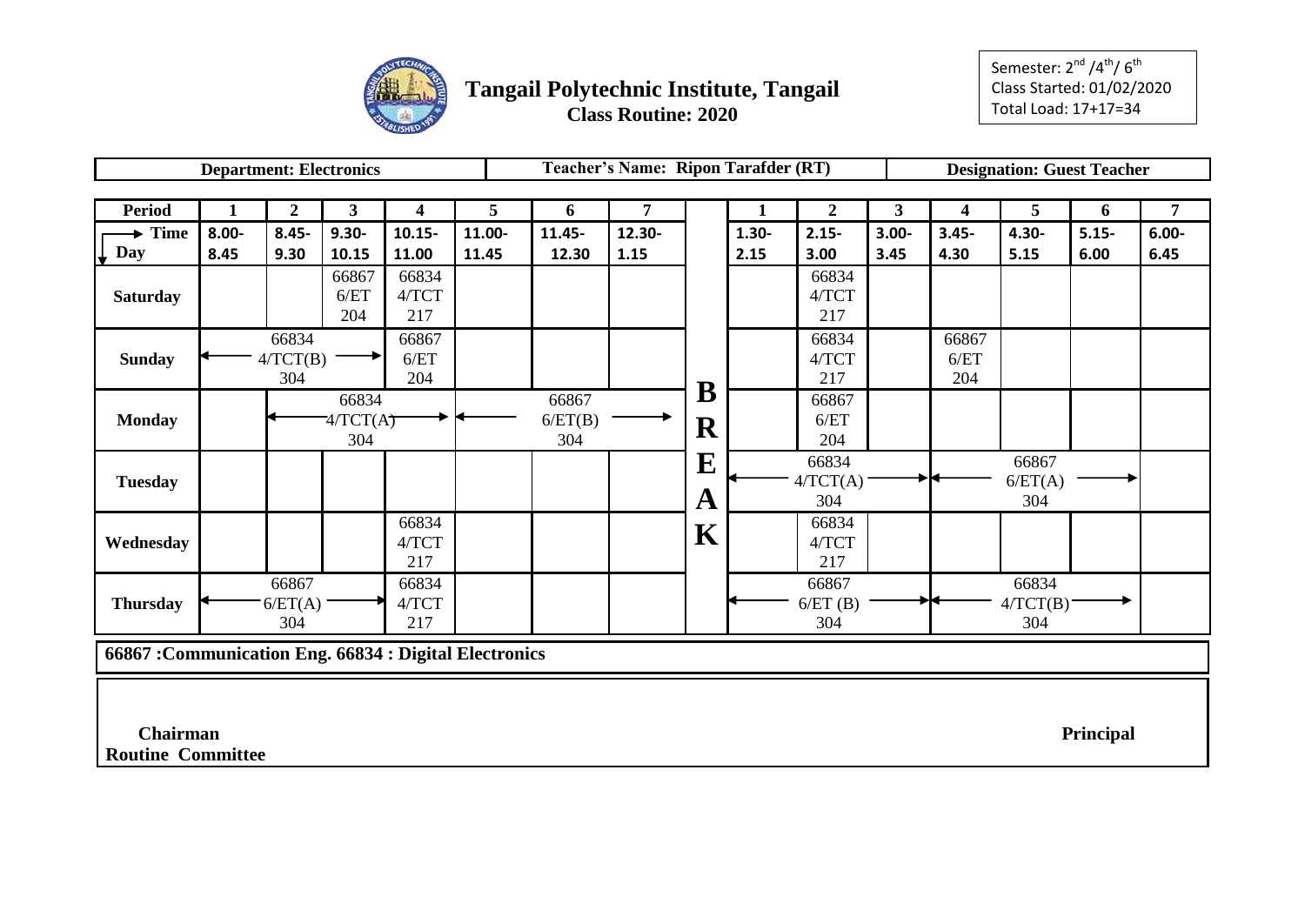

Semester:  $2^{nd}$  /4<sup>th</sup> /6<sup>th</sup> Class Started: 01/02/2020 Total Load: 29+36=65

## Room: **302 (Bio- Medical and Science Lab)**

| <b>Period</b>   |                      | $\mathbf{2}$                   | 3                           | 4                           | 5                              | 6                           | 7              |                                        |                  | 2                               | 3                           | 4                           | 5                            | 6                       | 7                |
|-----------------|----------------------|--------------------------------|-----------------------------|-----------------------------|--------------------------------|-----------------------------|----------------|----------------------------------------|------------------|---------------------------------|-----------------------------|-----------------------------|------------------------------|-------------------------|------------------|
| Time.<br>Day    | $8.00 -$<br>8.45     | $8.45 -$<br>9.30               | $9.30 -$<br>10.15           | $10.15 -$<br>11.00          | 11.00-<br>11.45                | $11.45 -$<br>12.30          | 12.30-<br>1.15 |                                        | $1.30 -$<br>2.15 | $2.15 -$<br>3.00                | $3.00 -$<br>3.45            | $3.45 -$<br>4.30            | $4.30 -$<br>5.15             | $5.15 -$<br>6.00        | $6.00 -$<br>6.45 |
| <b>Saturday</b> |                      | 65912<br>2/ENT<br><b>NSK</b>   | 65711<br>2/ENT<br>AS        | 66743<br>4/ENT<br>AU        | 66631<br>4/ENT<br><b>SI</b>    |                             |                |                                        |                  | 66743<br>4/ENT<br>AU            | 66631<br>4/ENT<br><b>SI</b> | 66842<br>4/ENT<br><b>NN</b> |                              | 66844<br>4/ENT(B)<br>AK |                  |
| <b>Sunday</b>   |                      | 66842<br>4/CMT(B)<br><b>JR</b> |                             |                             |                                |                             |                |                                        |                  | 66841<br>4/ENT(B)<br><b>MK</b>  |                             | 66743<br>4/ENT<br>AU        | 65841<br>4/ENT<br><b>SK</b>  |                         |                  |
| <b>Monday</b>   | 66743<br>4/ENT<br>AU | 66842<br>4/ENT<br><b>NN</b>    | 66841<br>4/ENT<br><b>MK</b> |                             | 66841<br>4/ENT(A)<br><b>MK</b> |                             |                | B                                      |                  | 66823<br>2/CMT(B)<br><b>ATR</b> |                             | 65921<br>2/ENT<br>AY        | 65912<br>2/ENT<br><b>NSK</b> | 65711<br>2/ENT<br>AS    |                  |
| <b>Tuesday</b>  |                      | 66841<br>4/ENT(B)<br>MK        |                             | 66631<br>4/ENT<br><b>SI</b> | 66845<br>4/ENT<br>KZ           | 65841<br>4/ENT<br><b>SK</b> |                | $\mathbf R$<br>$\overline{\mathrm{E}}$ |                  | 66842<br>4/ENT<br>NN            | 66841<br>4/ENT<br><b>MK</b> | 66821<br>2/ENT<br><b>JR</b> | 65712<br>2/ENT<br><b>SM</b>  | 65921<br>2/ENT<br>AY    |                  |
| Wednesday       |                      |                                |                             |                             | 66844<br>4/ENT(B)<br>AK        |                             |                | A<br>K                                 |                  | 66823<br>2/CMT(A)<br><b>ATR</b> |                             | 65711<br>2/ENT<br>AS        |                              | 66844<br>4/ENT(A)<br>AK |                  |
| <b>Thursday</b> | 66845<br>4/ENT<br>KZ | 66841<br>4/ENT<br>MK           | 66842<br>4/ENT<br><b>NN</b> | 66743<br>4/ENT<br>AU        |                                | 66864<br>6/ENT(B)<br>JM     |                |                                        |                  | 66842<br>4/CMT(B)<br>AP         |                             | 65712<br>2/ENT<br><b>SM</b> |                              | 66842<br>4/CMT(A)<br>AP |                  |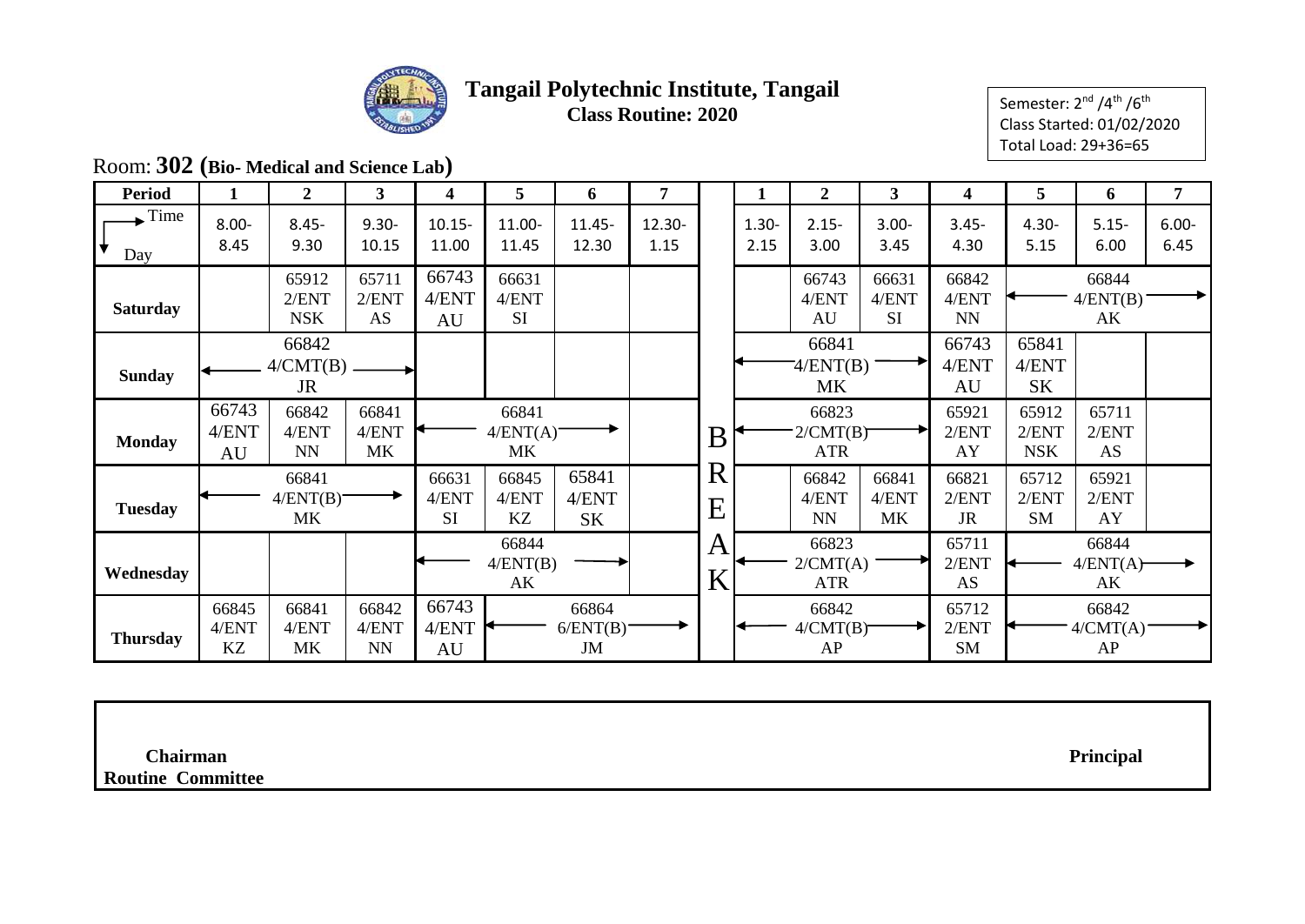

Semester:  $2^{nd}$  /4<sup>th</sup> /6<sup>th</sup> Class Started: 01/02/2020 Total Load: 36+37=73

## Room: **303 (Basic ENT and Microcontroller Lab)**

| <b>Period</b>   |                  | 2                              | 3                 | 4                           | 5                           | 6                               |                |              |                      | 2                                      | 3                           | 4                    | 5                            | 6                           | $\overline{7}$   |
|-----------------|------------------|--------------------------------|-------------------|-----------------------------|-----------------------------|---------------------------------|----------------|--------------|----------------------|----------------------------------------|-----------------------------|----------------------|------------------------------|-----------------------------|------------------|
| Time<br>Day     | $8.00 -$<br>8.45 | $8.45 -$<br>9.30               | $9.30 -$<br>10.15 | $10.15 -$<br>11.00          | 11.00-<br>11.45             | $11.45 -$<br>12.30              | 12.30-<br>1.15 |              | $1.30 -$<br>2.15     | $2.15 -$<br>3.00                       | $3.00 -$<br>3.45            | $3.45 -$<br>4.30     | $4.30 -$<br>5.15             | $5.15 -$<br>6.00            | $6.00 -$<br>6.45 |
| <b>Saturday</b> |                  | 66861<br>6/ENT(B)<br><b>DS</b> |                   | 66864<br>6/ENT<br>JM        | 66861<br>6/ENT<br><b>DS</b> |                                 |                |              |                      | 66821<br>2/ENT<br>JR                   |                             | 65921<br>2/ENT<br>AY |                              | 66845<br>4/ENT(A)<br>KZ     |                  |
| <b>Sunday</b>   |                  | 66864<br>6/ENT(A)<br>JM        |                   |                             |                             | 66822<br>2/CT<br>KZ             |                |              |                      | 66863<br>6/ENT(A)<br><b>ATR</b>        |                             |                      | 66822<br>2/CT<br>KZ          |                             |                  |
| <b>Monday</b>   |                  | 66863<br>$-6/ENT(B)$<br>ATR    |                   |                             | 66845<br>4/ENT(B)<br>KZ     |                                 |                | B            |                      | 66861<br>$6/ENT(B)$ <sup>-</sup><br>DS |                             |                      |                              | 66865<br>$6/ENT(B)$ -<br>JM |                  |
| <b>Tuesday</b>  |                  | 66845<br>$4/ENT(A)$ -<br>KZ    |                   |                             |                             | 66662<br>6/ENT(B)<br><b>JR</b>  |                | R<br>$\rm E$ |                      | 66863<br>6/ENT(B)<br><b>ATR</b>        |                             |                      | 66845<br>$\sqrt{P(X)}$<br>KZ |                             |                  |
| Wednesday       |                  | 66861<br>$6/ENT(A)$ -<br>DS    |                   | 66821<br>2/ENT<br><b>JR</b> |                             | 66863<br>6/ENT(A)<br><b>ATR</b> |                | A<br>K       | 65841<br>4/ENT<br>SK | 66845<br>4/ENT<br>KZ                   | 66631<br>4/ENT<br><b>SI</b> | 66841<br>4/ENT<br>MK |                              | 66864<br>6/ENT(B)<br>JM     |                  |
| <b>Thursday</b> |                  | 66845<br>4/ET(B)<br><b>DS</b>  |                   |                             |                             | 66823<br>2/CMT(A)<br><b>ATR</b> |                |              |                      | 66861<br>6/ENT(A)<br>DS                |                             |                      | 66841<br>4/ENT(A)<br>MK      |                             |                  |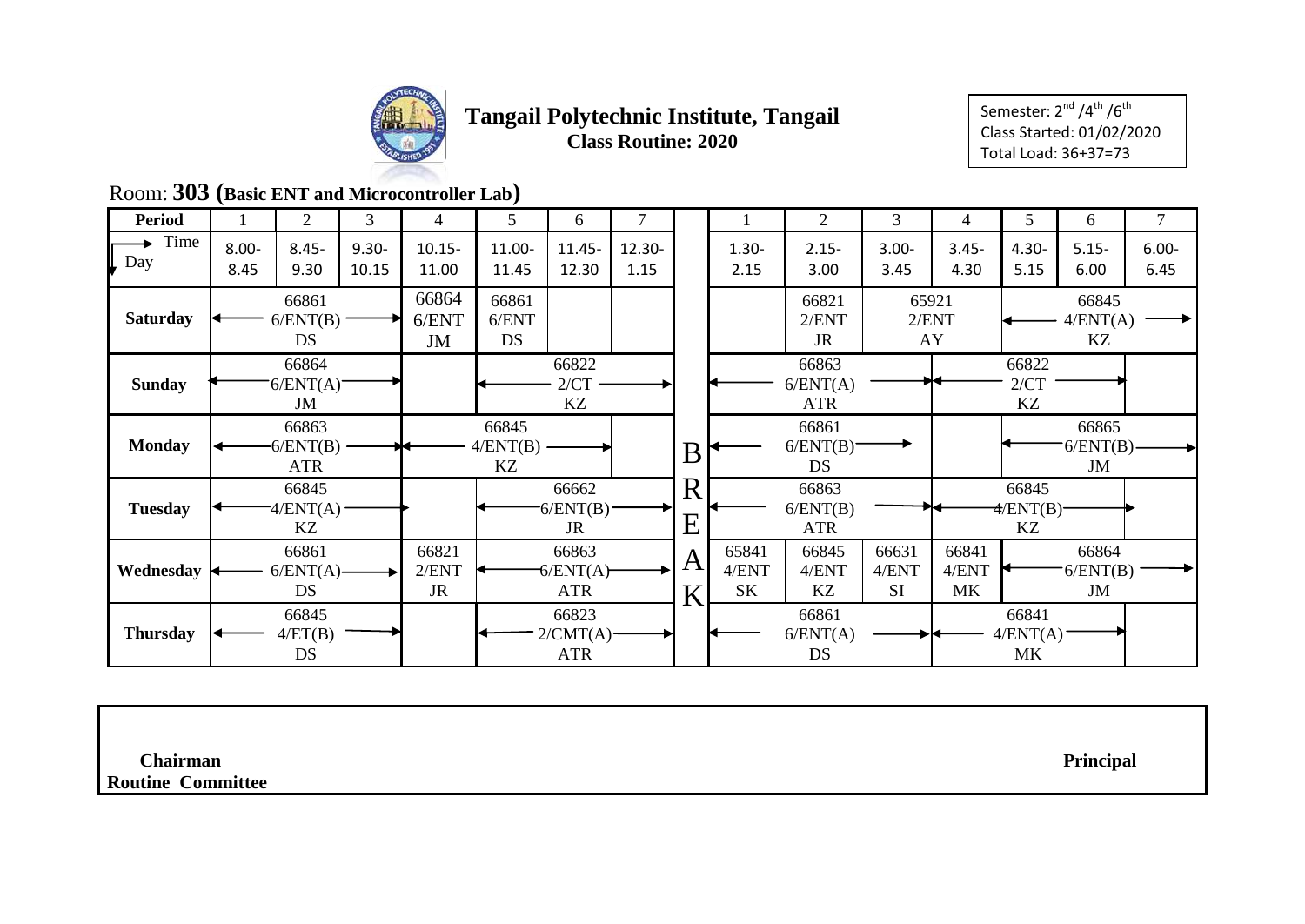

Semester:  $2^{nd} / 4^{th} / 6^{th}$ Class Started: 01/02/2020 Total Load: 33+36=69

Room: **304 (Microwave and Communication Lab)**

| <b>Period</b>   | 1                | $\overline{2}$              | $\overline{\mathbf{3}}$ | 4                  | 5               | 6                              | 7                |        |                  | $\overline{2}$                 | 3                | $\overline{\mathbf{4}}$      | 5                             | 6                              | 7                |
|-----------------|------------------|-----------------------------|-------------------------|--------------------|-----------------|--------------------------------|------------------|--------|------------------|--------------------------------|------------------|------------------------------|-------------------------------|--------------------------------|------------------|
| Time<br>Day     | $8.00 -$<br>8.45 | $8.45 -$<br>9.30            | $9.30 -$<br>10.15       | $10.15 -$<br>11.00 | 11.00-<br>11.45 | $11.45 -$<br>12.30             | 12.30<br>$-1.15$ |        | $1.30 -$<br>2.15 | $2.15 -$<br>3.00               | $3.00 -$<br>3.45 | $3.45 -$<br>4.30             | $4.30 -$<br>5.15              | $5.15 -$<br>6.00               | $6.00 -$<br>6.45 |
| <b>Saturday</b> |                  | 66844<br>4/ENT(A)<br>AK     |                         |                    |                 |                                |                  |        |                  | 66862<br>6/ENT(B)<br><b>NN</b> |                  |                              | 66841<br>4/TCT(B)<br>AP       |                                |                  |
| <b>Sunday</b>   |                  | 66834<br>$4/TCT(B)$ -<br>RT |                         |                    |                 | 66823<br>$-2/CMT(B)$<br>ATR    |                  | B'     |                  | 66662<br>6/ENT(B)<br>JR        |                  | 65912<br>2/ENT<br><b>NSK</b> | 66821<br>2/ENT<br>JR          | 65711<br>2/ENT<br>AS           |                  |
| <b>Monday</b>   |                  |                             | 66834<br>4/TCT(A)<br>RT |                    |                 | 66867<br>6/ET(B)<br>RT         |                  | R<br>E |                  | 66821<br>2/ENT(B)<br><b>JR</b> |                  |                              |                               | 66862<br>6/ENT(A)<br><b>NN</b> |                  |
| <b>Tuesday</b>  |                  | 66841<br>$4/TCT(B)$ –<br>AP |                         |                    |                 | 66862<br>6/ENT(A)<br><b>NN</b> |                  | Α      |                  | 66834<br>4/TCT(A)<br><b>RT</b> |                  |                              | 66867<br>6/ET(A)<br><b>RT</b> |                                |                  |
| Wednesday       |                  | 66865<br>6/ENT(B)<br>AP     |                         |                    |                 | 66862<br>6/ENT(B)<br><b>NN</b> |                  | K      |                  | 66821<br>2/ENT(A)<br><b>JR</b> |                  |                              |                               | 66841<br>T4/TCT(A)<br>AP       |                  |
| <b>Thursday</b> |                  | 66867<br>6/ET(A)<br>RT      |                         |                    |                 | 66841<br>4/TCT(A)<br>AP        |                  |        |                  | 66867<br>6/ET(B)<br><b>RT</b>  |                  |                              | 66834<br>4/TCT(B)<br>RT       |                                |                  |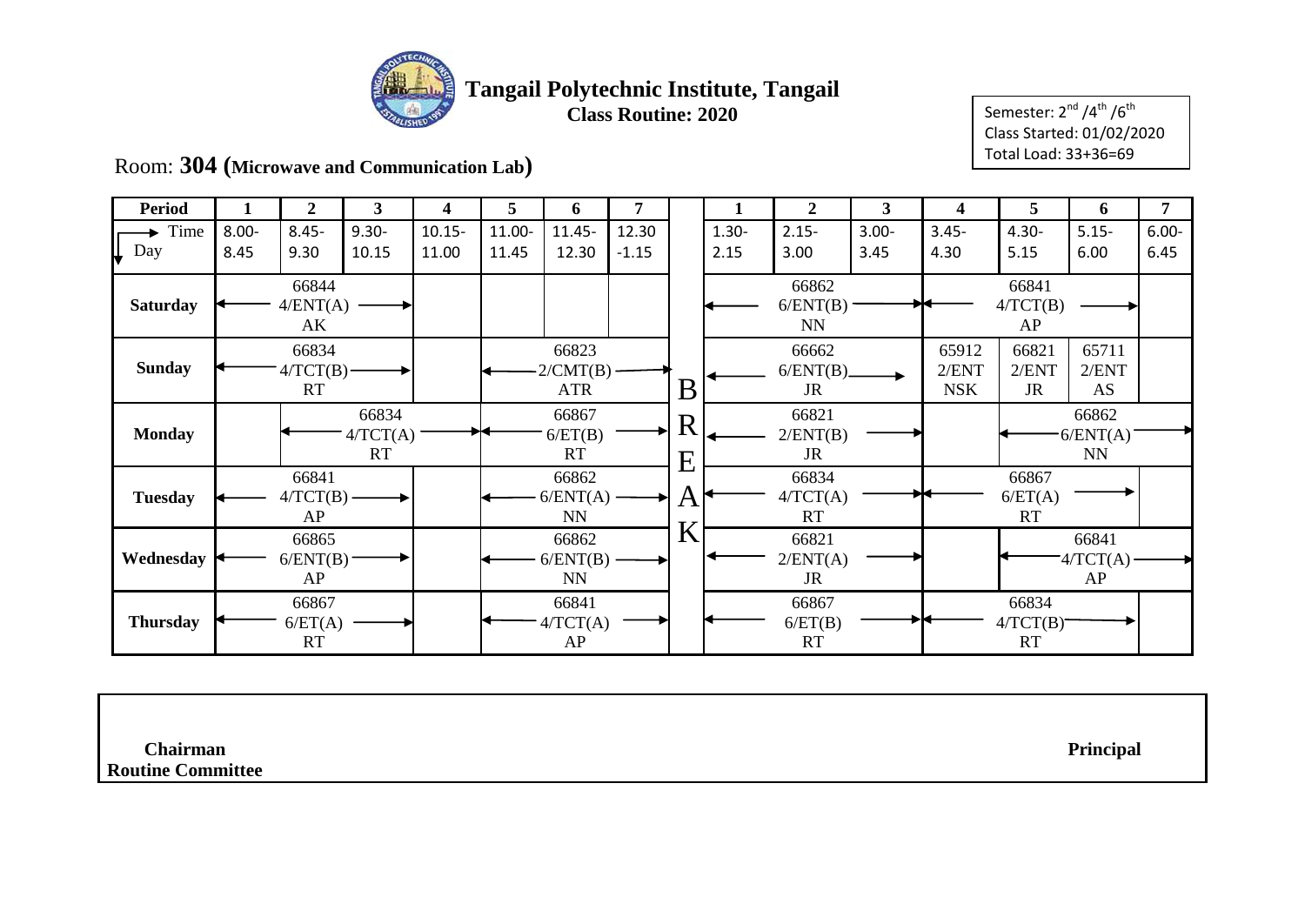

Semester:  $2^{nd}$  /4<sup>th</sup> /6<sup>th</sup> Class Started: 01/02/2020 Total Load: 22+21=43

Room: **305 (Class Room)**

| <b>Period</b>         |                              | $\overline{2}$              | 3                            | 4                            | 5                            | 6                           | 7                           |                     |                      | $\overline{2}$              | 3                           | 4                            | 5                            | 6                                         | 7                       |
|-----------------------|------------------------------|-----------------------------|------------------------------|------------------------------|------------------------------|-----------------------------|-----------------------------|---------------------|----------------------|-----------------------------|-----------------------------|------------------------------|------------------------------|-------------------------------------------|-------------------------|
| Time<br>$\bigvee$ Day | $8.00 -$<br>8.45             | $8.45 -$<br>9.30            | $9.30 -$<br>10.15            | $10.15 -$<br>11.00           | 11.00-<br>11.45              | $11.45 -$<br>12.30          | 12.30-<br>1.15              |                     | $1.30 -$<br>2.15     | $2.15 -$<br>3.00            | $3.00 -$<br>3.45            | $3.45 -$<br>4.30             | $4.30 -$<br>5.15             | $5.15 -$<br>6.00                          | 6.0<br>$0-$<br>6.4<br>5 |
| <b>Saturday</b>       |                              |                             |                              |                              |                              |                             |                             |                     |                      |                             |                             | 66662<br>6/ENT<br><b>JR</b>  | 66861<br>6/ENT<br>DS         | 66864<br>6/ENT<br>JM                      |                         |
| <b>Sunday</b>         | 66841<br>4/ENT<br>MK         | 66842<br>4/ENT<br><b>NN</b> | 65841<br>4/ENT<br><b>SK</b>  | 66863<br>6/ENT<br><b>ATR</b> | 66662<br>6/ENT<br><b>JR</b>  | 66861<br>6/ENT<br><b>DS</b> |                             | B<br>R <sub>1</sub> |                      |                             | 65921<br>2/ENT<br>AY        | 66662<br>6/ENT<br><b>JR</b>  |                              |                                           |                         |
| <b>Monday</b>         |                              |                             | 66821<br>2/ENT<br><b>JR</b>  | 66862<br>6/ENT<br><b>NN</b>  |                              |                             |                             | E<br>A              | 66743<br>4/ENT<br>AU | 66845<br>4/ENT<br>KZ        | 66842<br>4/ENT<br><b>NN</b> | 65852<br>6/ENT<br><b>FP</b>  |                              |                                           |                         |
| <b>Tuesday</b>        |                              |                             | 66862<br>6/ENT<br><b>NN</b>  | 66662<br>6/ENT<br><b>JR</b>  | 65912<br>2/ENT<br><b>NSK</b> | 65921<br>2/ENT<br>AY        |                             | K                   |                      | 65711<br>2/ENT<br><b>AS</b> |                             | 66864<br>6/ENT<br><b>JM</b>  | 66863<br>6/ENT<br><b>ATR</b> | 66862<br>6/ENT<br>$\mathbf{N} \mathbf{N}$ |                         |
| Wednesday             | 65912<br>2/ENT<br><b>NSK</b> | 65921<br>2/ENT<br>AY        | 65711<br>2/ENT<br>AS         | 65852<br>6/ENT<br>FP         |                              |                             |                             |                     |                      | 66862<br>6/ENT<br><b>NN</b> | 65852<br>6/ENT<br><b>FP</b> | 66863<br>6/ENT<br><b>ATR</b> |                              |                                           |                         |
| <b>Thursday</b>       |                              | 66864<br>6/ENT<br>JM        | 66863<br>6/ENT<br><b>ATR</b> | 65852<br>6/ENT<br><b>FP</b>  |                              | 65921<br>2/ENT<br>AY        | 65712<br>2/ENT<br><b>SM</b> |                     |                      | 66841<br>4/ENT<br><b>MK</b> | 65841<br>4/ENT<br><b>SK</b> |                              |                              |                                           |                         |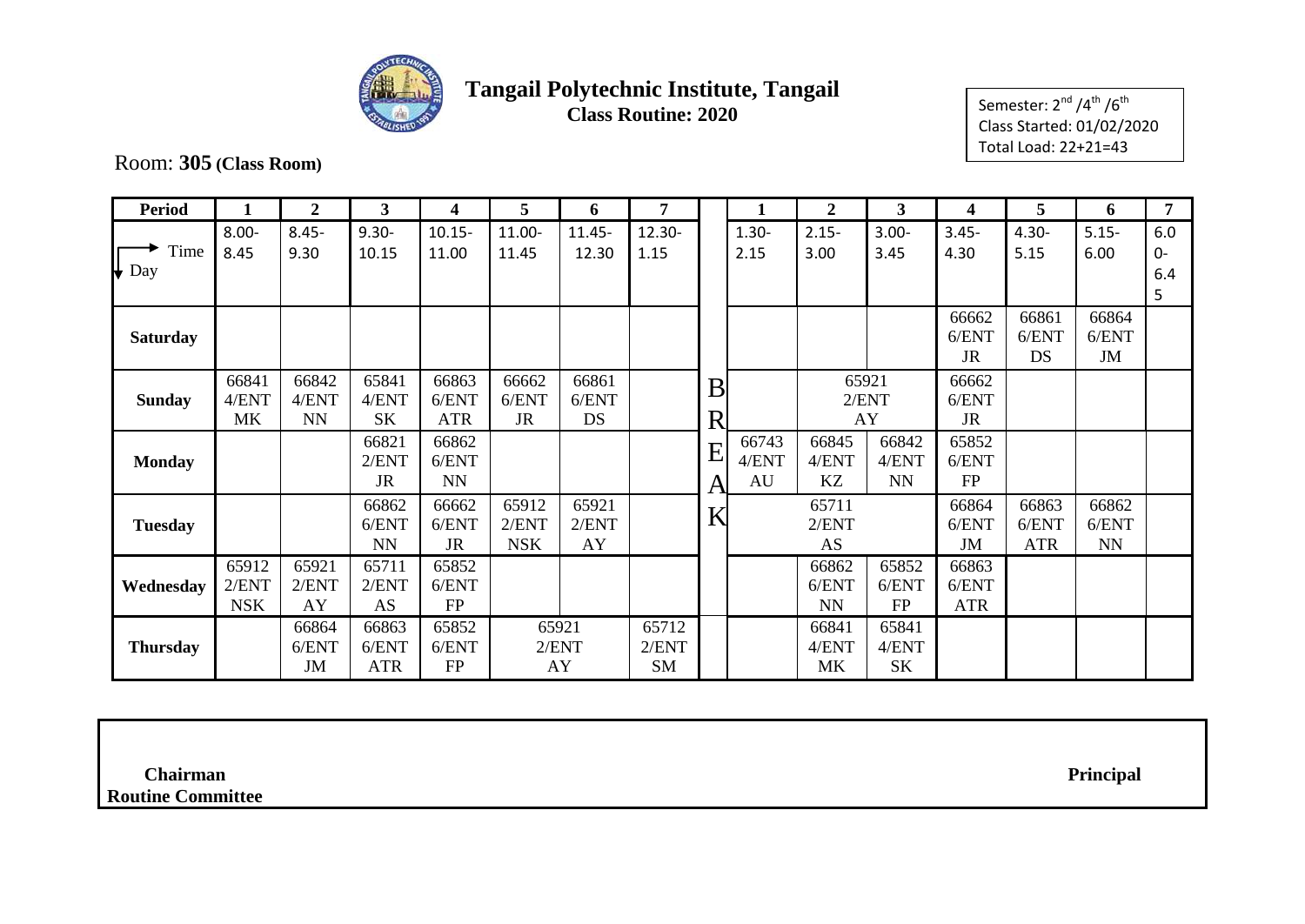

Semester:  $2^{nd}$  /4<sup>th</sup> /6<sup>th</sup> Class Started: 01/02/2020 Total Load: 37+35=72

Room: **306 (Microprocessor and PLC Lab)**

| <b>Period</b>    | 1                                       | $\overline{2}$ | 3         | 4              | 5                       | 6                    | 7       |          | 1        | $\boldsymbol{2}$  | 3        | 4        | 5                    | 6                 | 7        |
|------------------|-----------------------------------------|----------------|-----------|----------------|-------------------------|----------------------|---------|----------|----------|-------------------|----------|----------|----------------------|-------------------|----------|
| Time             | $8.00 -$                                | $8.45 -$       | $9.30 -$  | $10.15 -$      | 11.00-                  | 11.45-               | 12.30   |          | $1.30 -$ | $2.15 -$          | $3.00 -$ | $3.45 -$ | $4.30 -$             | $5.15 -$          | $6.00 -$ |
| $\downarrow$ Day | 8.45                                    | 9.30           | 10.15     | 11.00          | 11.45                   | 12.30                | $-1.15$ |          | 2.15     | 3.00              | 3.45     | 4.30     | 5.15                 | 6.00              | 6.45     |
|                  |                                         | 66865          |           |                |                         | 66868                |         |          |          | 66865             |          |          | 66868                |                   |          |
| <b>Saturday</b>  |                                         | 6/ENT(A)<br>JM |           |                |                         | 6/ET(B)<br><b>MK</b> |         |          |          | 6/ENT(A)<br>JM    |          |          | 6/ET(A)<br><b>MK</b> |                   |          |
|                  |                                         | 66865          |           |                | 66842                   |                      |         |          |          | 66842             |          |          |                      | 66864             |          |
| <b>Sunday</b>    |                                         | 6/ENT(B)       |           |                | 4/ENT(A)                |                      |         |          |          | $4/ENT(A)$ -      |          |          |                      | 6/ENT(A)          |          |
|                  | AP<br>66865                             |                |           |                | $\mathbf{N} \mathbf{N}$ |                      |         | $\bf{B}$ |          | <b>NN</b>         |          |          |                      | JM                |          |
| <b>Monday</b>    | 6/ENT(A)                                |                |           | 65711<br>2/ENT |                         | 66662<br>$-6/ENT(A)$ |         | R        |          | 66865<br>6/ENT(A) |          |          | 66845<br>4/ET(A)     |                   |          |
|                  | JM                                      |                |           | AS             |                         | <b>JR</b>            |         | Ε        |          | JM                |          |          | DS                   |                   |          |
|                  |                                         | 66845          |           |                | 66868                   |                      |         |          |          | 66662             |          |          | 66868(B)             |                   |          |
| <b>Tuesday</b>   |                                         | 4/ET(A)        |           |                | 6/ET(A)                 |                      |         | A        |          | 6/ENT(A)          |          |          | 6/ET                 |                   |          |
|                  |                                         | <b>DS</b>      |           |                | <b>MK</b>               |                      |         | V        |          | JR                |          |          | <b>MK</b>            |                   |          |
| Wednesday        |                                         | 66842          |           |                |                         | 66821<br>2/ENT(A)    |         |          |          | 66845<br>4/ET(B)  |          |          |                      | 66842<br>4/ENT(B) |          |
|                  | $4/ENT(B)$ -<br>$\mathbf{N} \mathbf{N}$ |                |           |                |                         | JR                   |         |          |          | DS                |          |          |                      | <b>NN</b>         |          |
|                  | 66821                                   |                |           |                |                         | 66842(A)             |         |          |          | 66865             |          | 66861    | 65912                |                   |          |
| <b>Thursday</b>  |                                         |                | 2/ENT(B)  |                |                         | 4/CMT                |         |          |          | 6/ENT(B)          |          | 6/ENT    | 2/ENT                |                   |          |
|                  |                                         |                | <b>JR</b> |                |                         | JR                   |         |          |          | JM                |          | DS       | NsK                  |                   |          |